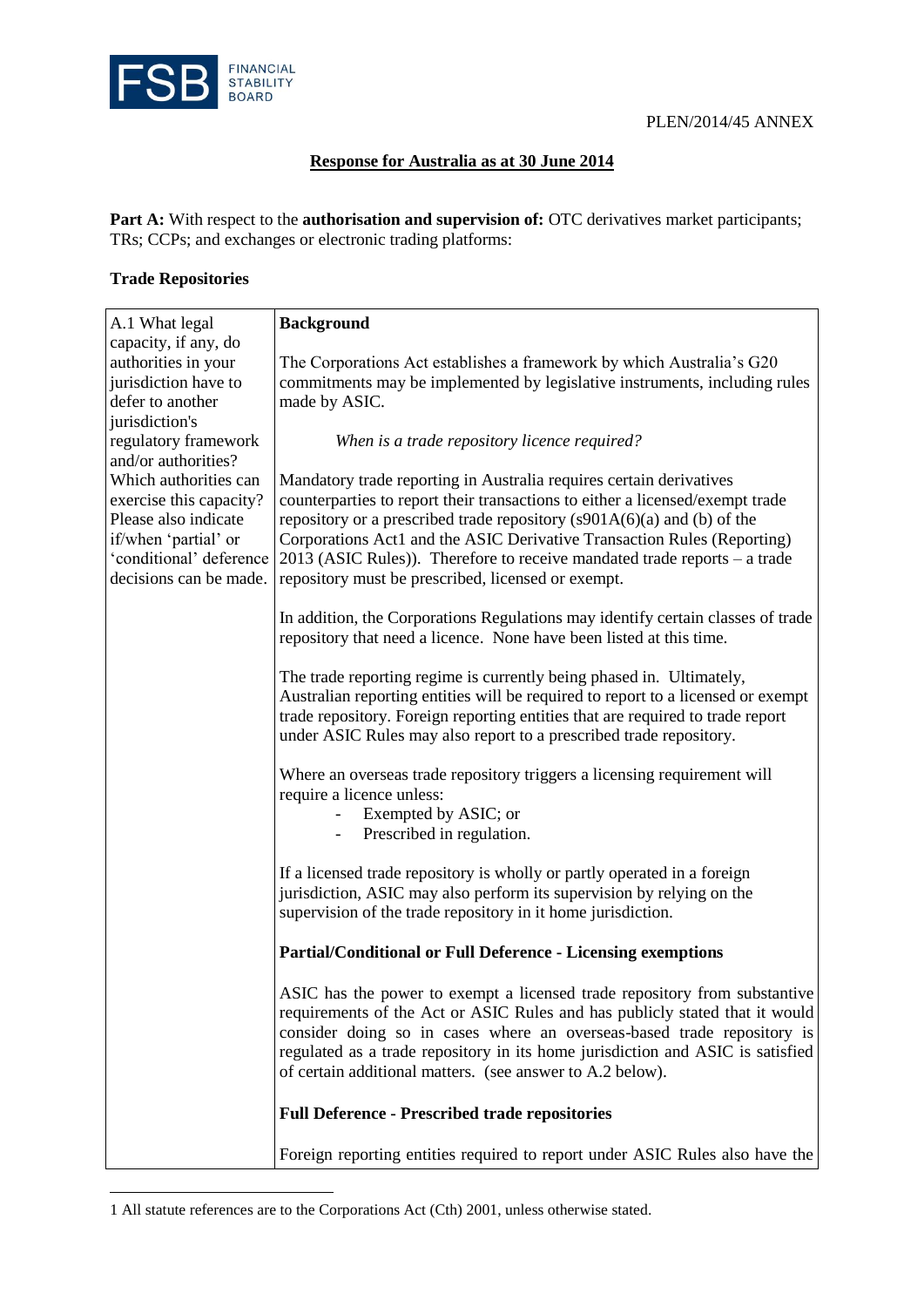|                                                                                                                                                                             | option of complying with their reporting obligation by reporting to a<br>prescribed trade repository in accordance with a foreign reporting obligation<br>that is substantially equivalent, subject to certain conditions being met (see<br>ASIC Rule 2.2.1(3)).                                                                                                                                                               |
|-----------------------------------------------------------------------------------------------------------------------------------------------------------------------------|--------------------------------------------------------------------------------------------------------------------------------------------------------------------------------------------------------------------------------------------------------------------------------------------------------------------------------------------------------------------------------------------------------------------------------|
|                                                                                                                                                                             | Prescription is by regulation made by the government or ASIC may prescribe<br>a trade repository. Corporations Regulation 7.5A.30 currently prescribes<br>eight trade repositories that can be used to meet Australian trade reporting<br>obligations, subject to the facility being registered to operate as a trade<br>repository under a law of a foreign jurisdiction:                                                     |
|                                                                                                                                                                             | (a) DTCC Data Repository (US) LLC;<br>(b) DTCC Derivatives Repository Ltd;<br>(c) DTCC Data Repository (Japan) KK;<br>(d) DTCC Data Repository (Singapore) Pte Ltd;<br>(e) Chicago Mercantile Exchange Inc.;<br>(f) INFX SDR, Inc.;<br>(g) ICE Trade Vault, LLC;<br>(h) the Monetary Authority appointed under s5A of the Exchange Fund<br>Ordinance of Hong Kong; and<br>(i) UnaVista Limited;                                |
|                                                                                                                                                                             | These prescriptions expire on 30 June 2015.                                                                                                                                                                                                                                                                                                                                                                                    |
|                                                                                                                                                                             | Corporations Regulation 7.5A.30 $(2)(j)$ provides that ASIC may prescribe a<br>trade repository.                                                                                                                                                                                                                                                                                                                               |
|                                                                                                                                                                             |                                                                                                                                                                                                                                                                                                                                                                                                                                |
|                                                                                                                                                                             | Partial/conditional deference - Supervisory deference                                                                                                                                                                                                                                                                                                                                                                          |
|                                                                                                                                                                             | Section 902A of the Corporations Act 2001 provides that, if a licensed trade<br>repository is wholly or partly operated in a foreign country, ASIC may, to the<br>extent it consider appropriate, perform the function of supervising the<br>repository by satisfying itself that:                                                                                                                                             |
|                                                                                                                                                                             | (a) the regulatory regime that applies in relation to the repository in<br>that country provides for adequate supervision of the repository; or                                                                                                                                                                                                                                                                                |
|                                                                                                                                                                             | (b) adequate cooperative arrangements are in place with an<br>appropriate authority of that country to ensure that the repository will<br>be adequately supervised by that authority.                                                                                                                                                                                                                                          |
|                                                                                                                                                                             | ASIC has stated publicly it would normally expect to be satisfied of both<br>criteria (Regulatory Guide 249 - Derivative Trade Repositories (RG 249),<br>paragraph 249.89).                                                                                                                                                                                                                                                    |
| A.2 Please provide a<br>brief description of the<br>standards that need to<br>be met in coming to a<br>decision as to whether<br>to exercise any such<br>deference, and the | ASIC has published RG249, which provides guidance on ASIC's licensing<br>requirements for Trade Repositories (TRs). RG 249 outlines how overseas<br>TRs seeking a licence in Australia may seek exemptive relief from ASIC, or<br>may wish ASIC to perform its supervisory functions in respect of the<br>repository's activities by relying on their compliance with a foreign<br>regulatory regime in accordance with s902A. |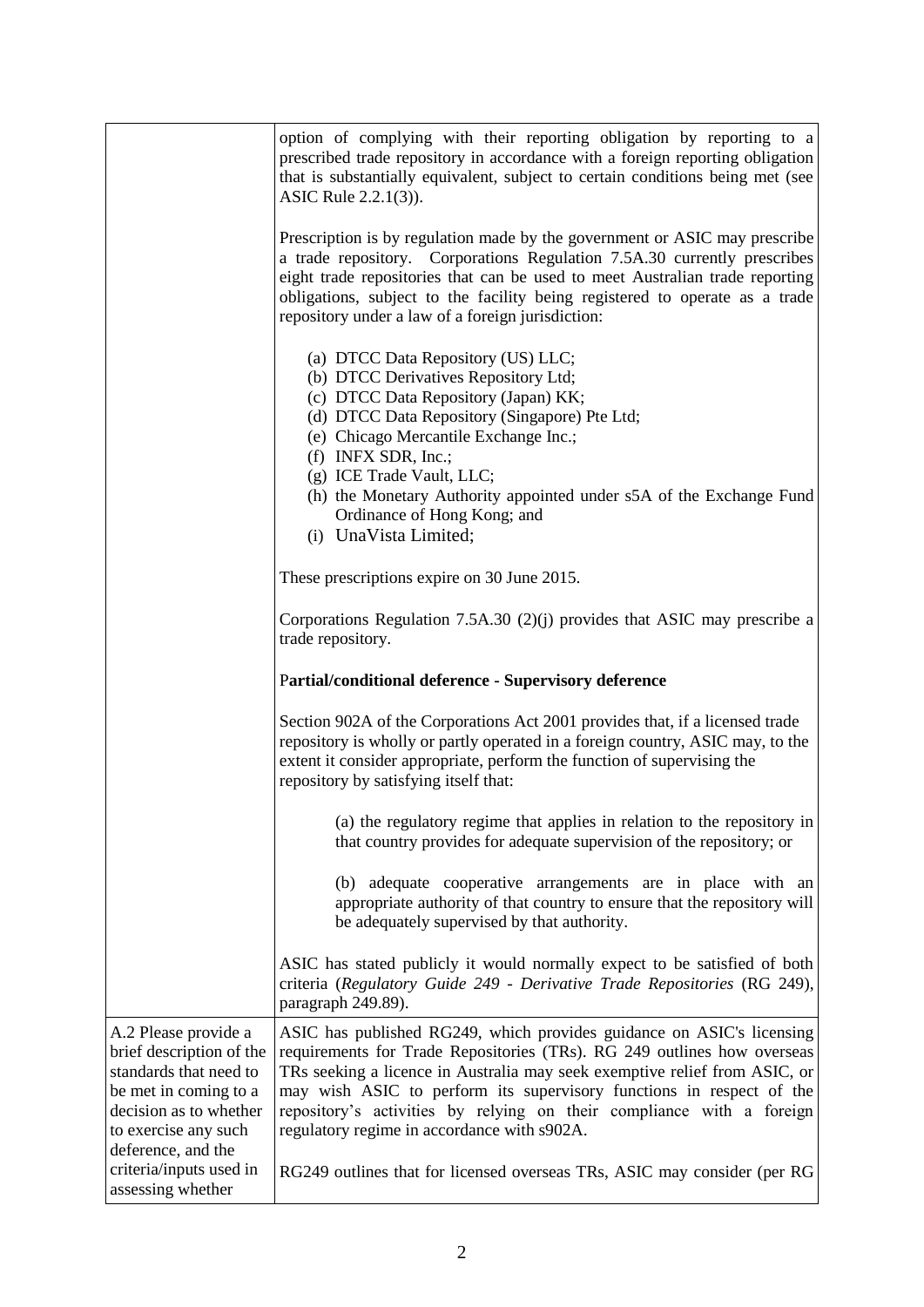these standards have been met (e.g. whether "similar outcomes" is the standard used; whether an analysis of enforcement regimes or authority is included as part of the assessment; whether reference is made to implementation of international standards; etc.).

#### 249.86):

- (a) *licence exemptions* exempting them from substantive parts of the Australian regime in accordance with the considerations set out in RG 249.106–RG 249.107;
- (b) *supervisory deference* accepting reliance (in whole or in part) on compliance with overseas regulation as set out in RG 249.88– RG 249.105; or
- (c) adopting a combined approach by seeking to rely on compliance with overseas regulation, as well as potentially exempting the foreign operator from specific relevant obligations under the Corporations Act or the derivative trade repository rules.

For the purpose of 'supervisory deference' ASIC must assess whether the overseas regulatory regime provides for adequate supervision of the trade repository. ASIC has stated in RG 249 that in doing so it will consider whether the foreign regime is *sufficiently equivalent*. ASIC must also assess whether there are *adequate cooperation arrangements* between ASIC and the appropriate authority of the foreign country.

For the purposes of licensing exemptions ASIC will assess whether the foreign regime is considered to be *sufficiently equivalent* to the Australian regime (see RG 249.91 and 249.106). It would also assess whether there are *adequate cooperation arrangements* between ASIC and the appropriate authority of the foreign country.

#### **Sufficiently Equivalent**

In assessing whether a regime is sufficient equivalent, ASIC will take into account the extent to which the overseas regulatory regime, as it applies to the overseas TR:

> (a) *is clear, transparent and certain*: A "clear" regulatory regime is one that is clearly articulated and can be easily understood. A "transparent" regulatory regime is one whose rules, policies and practices are readily available to and known by all relevant persons. A "certain" regulatory regime is one that is applied in a consistent manner and is not subject to indiscriminate changes. At a minimum, this principle means that the relevant parts of the home regulatory regime must be in written form, be available to Australians in English and not be subject to arbitrary discretions (RG 54.82 – 54.84).

(b) *is adequately enforced in the foreign country*, as explained in RG 54.87–RG 54.89; A regulatory regime is adequately enforced if the relevant home regulatory authority:

- i. has sufficient powers of investigation and enforcement;
- ii. has sufficient resources to use those powers; and
- iii. uses those powers and resources to promote compliance with the regulatory regime.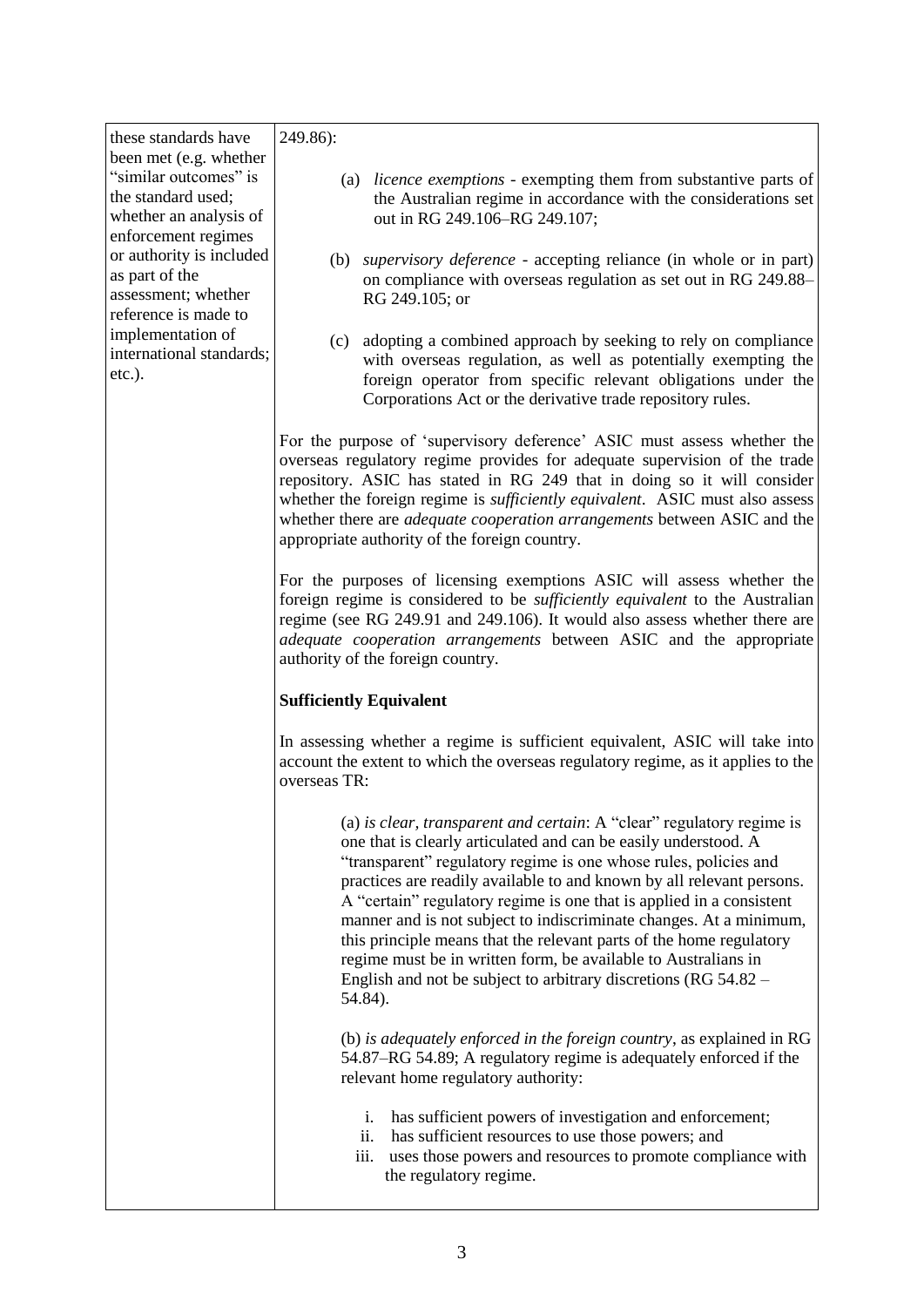| In assessing whether the home regulatory regime is adequately<br>enforced, ASIC will rely on matters such as: the international<br>reputation of the home regulatory regime; assessments of the home<br>regulatory regime by the home regulatory authority; and assessments<br>of the home regulatory regime by international financial institutions<br>and other international organisations.                                                                                                        |
|-------------------------------------------------------------------------------------------------------------------------------------------------------------------------------------------------------------------------------------------------------------------------------------------------------------------------------------------------------------------------------------------------------------------------------------------------------------------------------------------------------|
| (c) is consistent with the CPSS-IOSCO Principles for Financial<br>Market Infrastructures, to the extent that they apply to trade<br>repositories;                                                                                                                                                                                                                                                                                                                                                     |
| and                                                                                                                                                                                                                                                                                                                                                                                                                                                                                                   |
| (d) achieves equivalent outcomes to outcomes to the Australian<br>regulatory regime for trade repositories.                                                                                                                                                                                                                                                                                                                                                                                           |
| The achievement of the key outcomes by the overseas regulatory regime does<br>not require the regulatory mechanisms used in each country to be precisely<br>the same. In RG249, paragraph 249.94 ASIC publicly stated it would<br>consider whether an overseas regulatory regime is designed to achieve the<br>high-level outcomes of the CPSS-IOSCO Principles in determining whether<br>there is sufficient regulatory equivalence between the overseas regime and<br>Australia's regulatory regime |
| <b>Adequate cooperative arrangements</b>                                                                                                                                                                                                                                                                                                                                                                                                                                                              |
| For 'supervisory deference', under s902A(2)(b), ASIC must satisfy itself that<br>there are adequate cooperative arrangements in place with an appropriate<br>regulatory authority of the relevant country to ensure that the TR will be<br>adequately supervised by that authority (per RG 249.88). ASIC would also<br>consider the same issue when looking at exemptions.                                                                                                                            |
| At a minimum, adequate cooperative arrangements will provide for:                                                                                                                                                                                                                                                                                                                                                                                                                                     |
| prompt sharing of information by the home regulatory<br>(a)<br>authority; and                                                                                                                                                                                                                                                                                                                                                                                                                         |
| effective cooperation on supervision, and investigation and<br>(b)<br>enforcement.                                                                                                                                                                                                                                                                                                                                                                                                                    |
| <b>Prescription – full deference</b>                                                                                                                                                                                                                                                                                                                                                                                                                                                                  |
| To prescribe trade repository under regulation $7.5A.30(2)(i)$ , ASIC must be<br>satisfied that either:                                                                                                                                                                                                                                                                                                                                                                                               |
| (a) the facility has adopted rules, procedures or processes that<br>substantially implement the CPSS-IOSCO Principles applicable<br>to the regulation of derivative trade repositories; or                                                                                                                                                                                                                                                                                                            |
| (b) the foreign jurisdiction concerned has adopted legislation,<br>policies, standards or practices that substantially implement the<br>CPSS-IOSCO Principles applicable to the regulation of<br>derivative trade repositories; and                                                                                                                                                                                                                                                                   |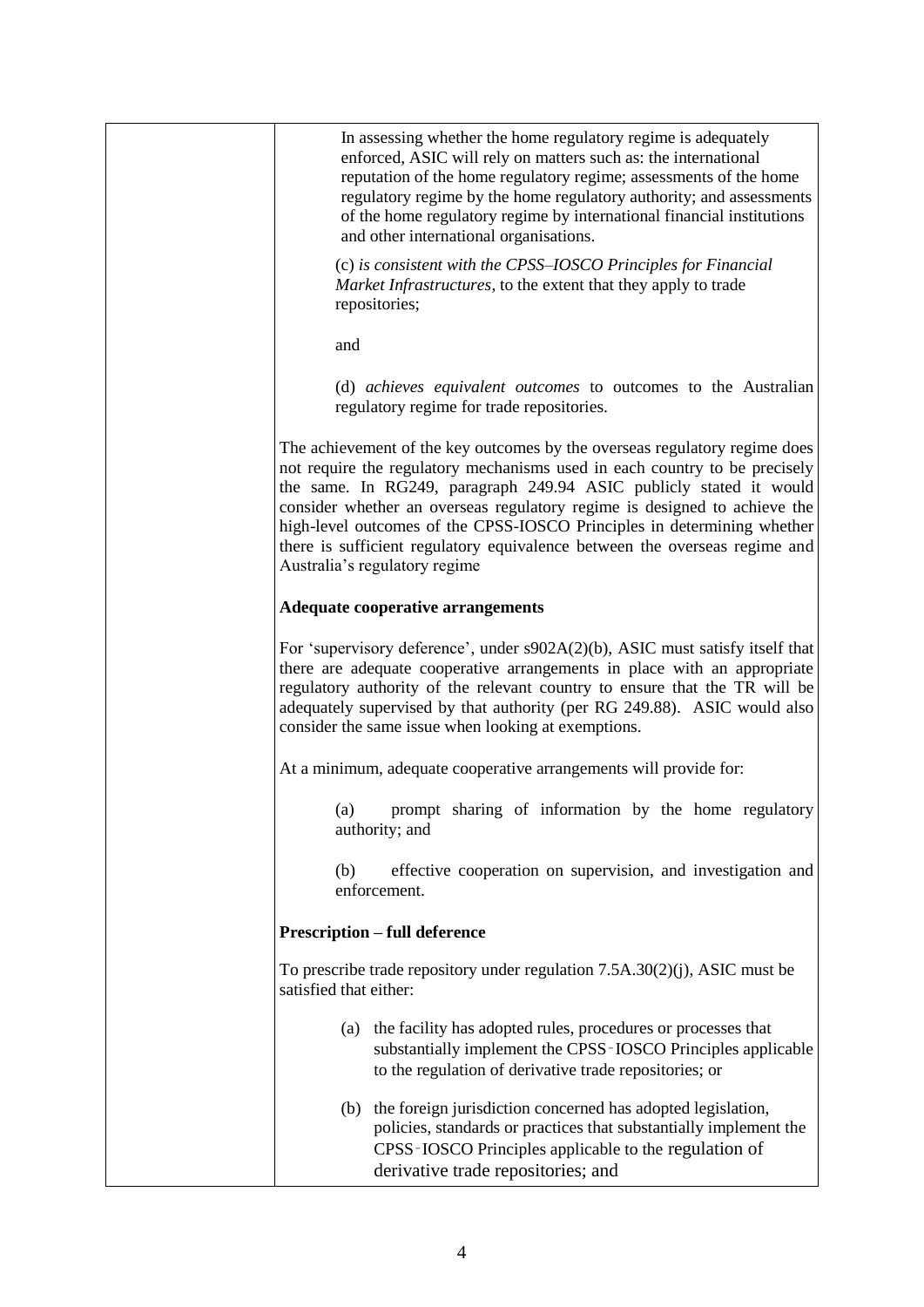|                                                                                                                                                                                                                                                                                                                                                                                                                                                                                                                                                                                                                                             | (c) adequate arrangements exist for cooperation between ASIC and<br>an appropriate authority responsible for licensing, authorising or<br>registering the facility as a derivative trade repository in the<br>foreign jurisdiction.<br>ASIC may also take into account other matters that it considers relevant in<br>deciding whether to make a determination, including whether ASIC, the<br>Reserve Bank of Australia or the Australian Prudential Regulation Authority<br>has, or will have, adequate access to derivative trade data that has been<br>reported to a prescribed derivative trade repository |
|---------------------------------------------------------------------------------------------------------------------------------------------------------------------------------------------------------------------------------------------------------------------------------------------------------------------------------------------------------------------------------------------------------------------------------------------------------------------------------------------------------------------------------------------------------------------------------------------------------------------------------------------|-----------------------------------------------------------------------------------------------------------------------------------------------------------------------------------------------------------------------------------------------------------------------------------------------------------------------------------------------------------------------------------------------------------------------------------------------------------------------------------------------------------------------------------------------------------------------------------------------------------------|
| A.3 Please provide a<br>brief description of the<br>process by which a<br>decision to defer to<br>another jurisdiction is<br>taken, including any<br>action that needs to be<br>initiated to begin the<br>process (e.g. an<br>application from a<br>jurisdiction or an<br>entity), the general<br>time frame for coming<br>to a decision, any<br>processes in place for<br>reviewing a decision,<br>and whether any other<br>agreements or<br>conditions need to be<br>met in order for an<br>affirmative decision to<br>be taken (e.g.<br>confidentiality<br>agreements,<br>supervisory<br>cooperation, or<br>reciprocal<br>arrangements). | ASIC has not yet licensed a TR in Australia.<br>A potential licensee would need to lodge an application for a licence or<br>exemption with ASIC. In that context ASIC would initially look to hold<br>bilateral discussions with potential overseas TR applicants to provide<br>guidance on the licensing process. Concurrently, ASIC would begin bilateral<br>discussions with relevant jurisdictions on any cooperative arrangements that<br>may need to be put in place.                                                                                                                                     |
|                                                                                                                                                                                                                                                                                                                                                                                                                                                                                                                                                                                                                                             | In considering any draft or formal application, ASIC will consider whether<br>we would exempt a licensee from compliance with, or place reliance on<br>overseas requirements in respect of, a provision or provisions of the ASIC<br>Rules and provisions of Part 7.5A of the Corporations Act.<br>No assessment of equivalence is undertaken of the TR rules in a foreign<br>jurisdiction other than through the process of considering a particular TR<br>licence or exemption application from a TR. It will also be considered in                                                                           |
|                                                                                                                                                                                                                                                                                                                                                                                                                                                                                                                                                                                                                                             | relation considering requests for 'supervisory deference'.<br>ASIC also requires that adequate cooperative arrangements are in place with<br>an appropriate regulatory authority of that country to ensure that the trade<br>repository will be adequately supervised by that authority. Adequate<br>cooperative arrangements with the overseas regulatory authority will<br>generally be in the form of a memorandum of understanding or some other<br>documented arrangement. These arrangements will need to be finalised<br>before ASIC would grant an ADTR license.                                        |
|                                                                                                                                                                                                                                                                                                                                                                                                                                                                                                                                                                                                                                             | ASIC is still developing its policy and approach in relation to prescribing<br>TRs.                                                                                                                                                                                                                                                                                                                                                                                                                                                                                                                             |
|                                                                                                                                                                                                                                                                                                                                                                                                                                                                                                                                                                                                                                             | <b>Time Frame</b><br>The duration of the application process may vary substantially, depending on<br>the nature of the trade repository. As a conservative estimate, we estimate that<br>it may take 6-12 months to assess an application from the earliest informal<br>approach. This includes the time taken to agree with the relevant overseas<br>regulator on a data access agreement and supervisory agreements that will<br>cover the TR. The minimum time from formal application to licensing<br>specified by the statute is 42 days.                                                                  |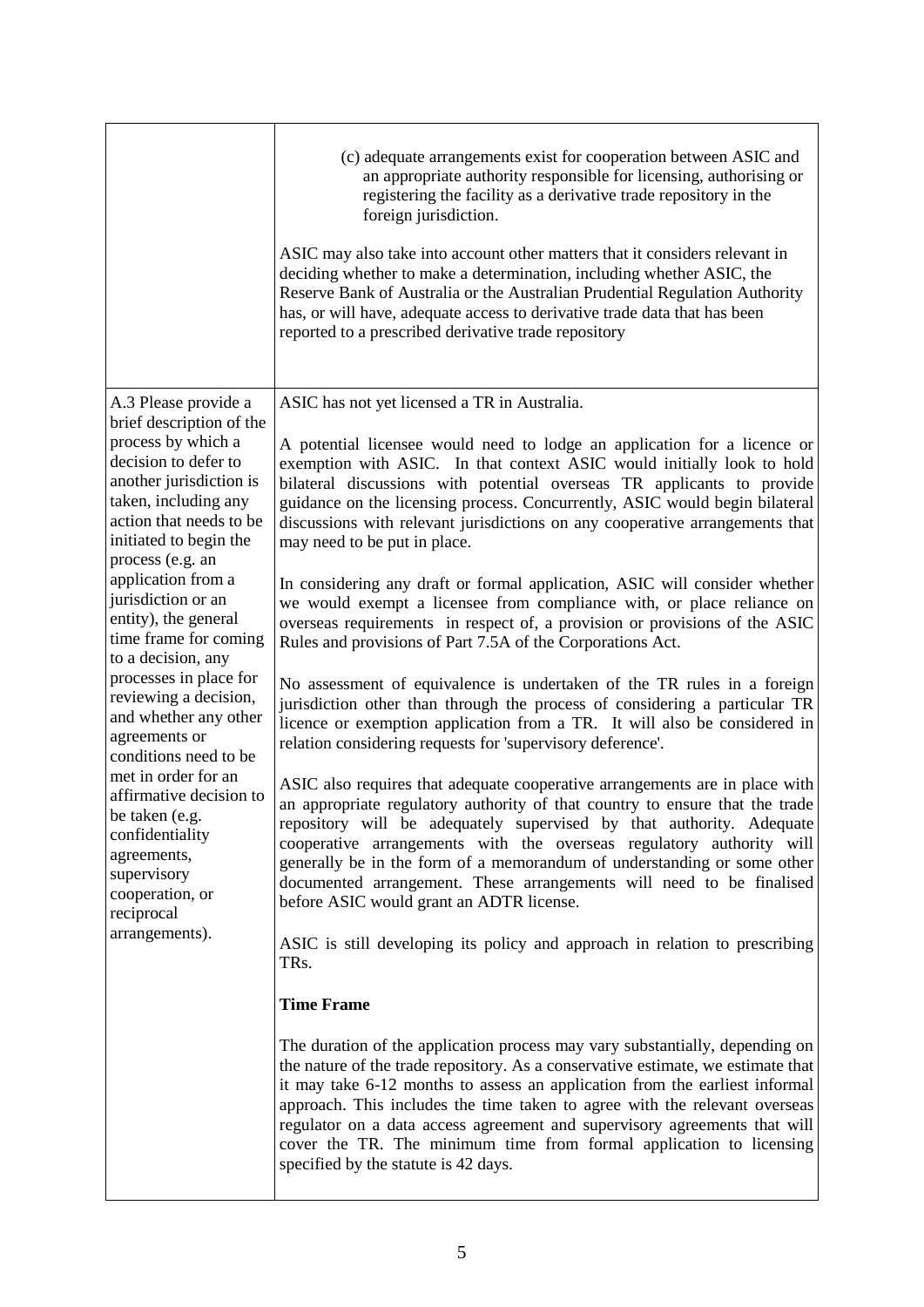| A.4 Please provide<br>copies of, or weblinks<br>to, any documentation<br>or forms that have<br>been developed for<br>sharing with<br>jurisdictions or entities<br>as part of the<br>comparability or<br>equivalence<br>assessment.                              | - S902A & S907D of the Corporations Act 2001<br>http://www.comlaw.gov.au/Details/C2013C00605/Html/Volume_4#_Toc367<br>969634<br>- Regulatory Guide 249 Derivative trade repositories<br>http://www.asic.gov.au/asic/asic.nsf/byheadline/Regulatory+Guide+249+Deri<br>vative+trade+repositories?openDocument<br>- ASIC Derivative Trade Repository Rules 2013<br>http://www.comlaw.gov.au/Details/F2013L01344<br>- Australian Derivative Trade Repository licence application form<br>http://www.asic.gov.au/asic/asic.nsf/byheadline/Derivative+trade+repositorie<br>s?openDocument<br>- Regulatory Guide 54 - Principles for cross-border financial regulation<br>http://www.asic.gov.au/asic/pdflib.nsf/LookupByFileName/rg54-published-<br>29-June-2012.pdf/\$file/rg54-published-29-June-2012.pdf |
|-----------------------------------------------------------------------------------------------------------------------------------------------------------------------------------------------------------------------------------------------------------------|-------------------------------------------------------------------------------------------------------------------------------------------------------------------------------------------------------------------------------------------------------------------------------------------------------------------------------------------------------------------------------------------------------------------------------------------------------------------------------------------------------------------------------------------------------------------------------------------------------------------------------------------------------------------------------------------------------------------------------------------------------------------------------------------------------|
| A.5 Please provide a<br>list of jurisdictions that<br>you have already<br>determined to be<br>comparable or<br>equivalent, if any (and<br>for what regulatory<br>purposes), and please<br>note any jurisdictions<br>for which a<br>determination is<br>pending. | DTCC Data Repository (Singapore) Pte Ltd. has submitted a draft application<br>for a TR licence in Australia. We are currently reviewing their TR license<br>application including the extent to which reliance can be placed on the rules<br>and supervision in Singapore.                                                                                                                                                                                                                                                                                                                                                                                                                                                                                                                           |

# **CCPs**

| A.1 What legal          | <b>Background</b>                                                                    |
|-------------------------|--------------------------------------------------------------------------------------|
| capacity, if any, do    |                                                                                      |
| authorities in your     | An entity needs a CS facility licence if it operates a CS facility in Australia,     |
| jurisdiction have to    | and has not received an exemption.                                                   |
| defer to another        |                                                                                      |
| jurisdiction's          | The Corporations Act 2001 (the Act) provides a single licensing regimes for          |
| regulatory framework    | all types of clearing and settlement facility, including a domestic CS Facility      |
| and/or authorities?     | Licence (s824B(1)) and an overseas CS Facility Licence (s824B(2)).                   |
| Which authorities can   |                                                                                      |
| exercise this capacity? | The Minster grants CS Facility licences and exemptions, after advice from            |
| Please also indicate    | ASIC and the RBA. An exemption may be granted where there is no                      |
| if/when 'partial' or    | satisfactory policy reason for regulating it as a CS Facility.                       |
| 'conditional' deference |                                                                                      |
| decisions can be made.  | These licensing and exemption provisions in the Australian regulatory                |
|                         | regime for clearing and settlement (CS) facilities (i.e., central counterparties     |
|                         | and securities settlement facilities) allow for the exercise of <i>unconditional</i> |
|                         | and <i>conditional</i> deference to other jurisdictions' regimes.                    |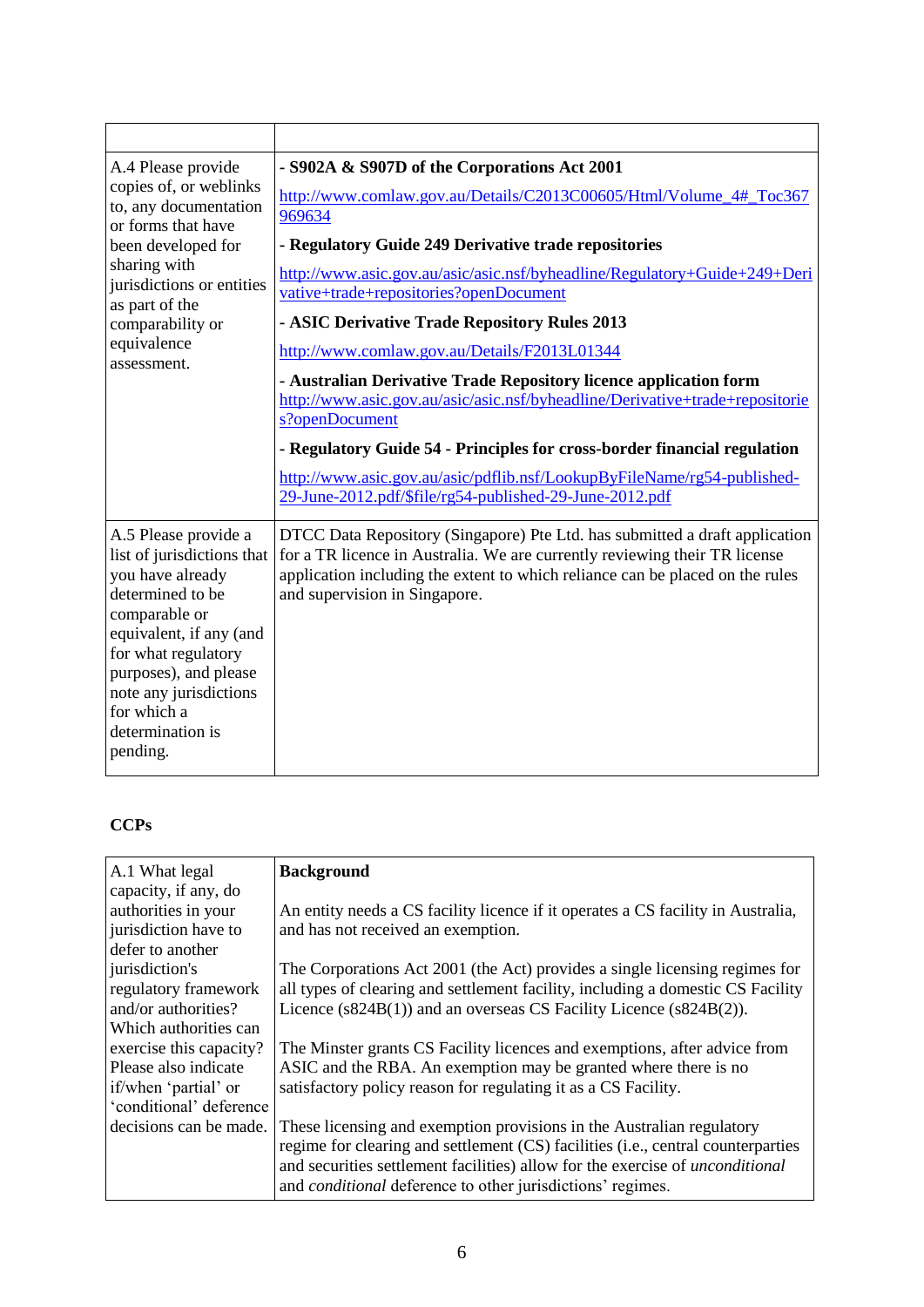| When a person applies for an overseas or domestic CS Facility Licence, the<br>application is lodged with ASIC. ASIC considers the application and then<br>advises the Minister on the application (s795A). The Minister then grants<br>the licence or not, as the Minister decides. When a person applies for an<br>exemption from licensing, a similar process applies.                                                       |
|--------------------------------------------------------------------------------------------------------------------------------------------------------------------------------------------------------------------------------------------------------------------------------------------------------------------------------------------------------------------------------------------------------------------------------|
| Scope of licensing jurisdiction                                                                                                                                                                                                                                                                                                                                                                                                |
| Under the <i>Corporations Act 2001</i> (the Act), the first test is to establish<br>whether a CS facility is within the scope of the Australian regulatory regime.<br>This is a judgement as to whether for the purposes of the Act the facility is<br>deemed to be 'operating in Australia'.                                                                                                                                  |
| ASIC has issued regulatory guidance (RG 211; see link in response to A.4<br>below) on the criteria it will consider to determine whether a facility is<br>operating in Australia (see response to A.2 below). The key test is whether<br>there is a sufficient 'nexus' between the facility's operations and Australia.                                                                                                        |
| Even where an overseas CS facility is providing services directly to one or<br>more Australian-headquartered financial entities, there may be circumstances<br>in which the nature and scale of its activities is such that it is not considered<br>to be operating in Australia. Therefore the Australian authorities will<br>have no regulatory remit over the CS facility.                                                  |
| <b>Conditional deference - Overseas CS Facility Licences</b>                                                                                                                                                                                                                                                                                                                                                                   |
| If a CS facility is deemed to be operating in Australia, it is required to be<br>licensed under Part 7.3 of the Act (unless the Minister decides that it meets<br>the conditions for a licence exemption under $s820C(1)$ ). $s824(B)(1)$ of the<br>Act sets out the general criteria that a CS facility licence applicant must<br>meet.                                                                                       |
| Subsection 824B(2) specifies alternative criteria for overseas CS facilities,<br>which include that in its principal place of business the facility is subject to<br>requirements and supervision that are sufficiently equivalent in relation to:                                                                                                                                                                             |
| (a) the effectiveness and fairness of services they achieve<br>(b) the degree of protection from systemic risk.                                                                                                                                                                                                                                                                                                                |
| These alternative criteria are designed to avoid regulatory duplication. ASIC<br>and the Reserve Bank of Australia (RBA) are responsible for advising the<br>Minister on applications for CS facility licences, including whether these<br>conditions are met.                                                                                                                                                                 |
| ASIC and the RBA have issued guidance on their respective approaches to<br>assessing sufficient equivalence. ASIC's approach is set out in its regulatory<br>guidance (RG211.114, p34, which references other regulatory guides listed<br>in the response to A.4). The RBA's approach is detailed in the publication,<br>Assessing the Sufficient Equivalence of an Overseas Regulatory Regime (see<br>response to A.4 below). |
| In granting a licence, the Minister must also be satisfied that adequate                                                                                                                                                                                                                                                                                                                                                       |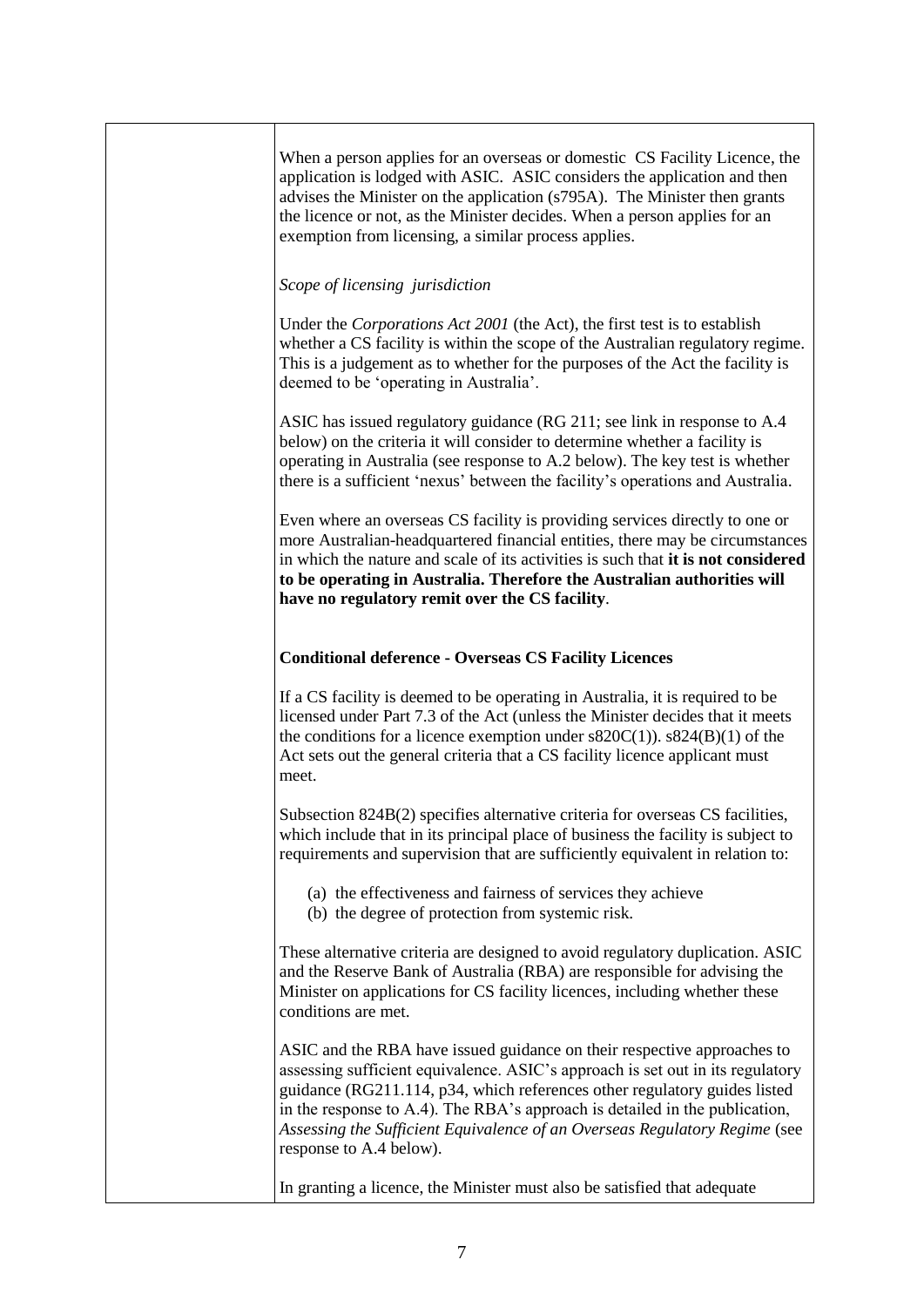|                                                                                                                                                                                                                       | arrangements exist for cooperation between ASIC, the RBA and both the<br>facility and its home regulator(s).                                                                                                                                                                                                                                                                                                                                                                                                                    |
|-----------------------------------------------------------------------------------------------------------------------------------------------------------------------------------------------------------------------|---------------------------------------------------------------------------------------------------------------------------------------------------------------------------------------------------------------------------------------------------------------------------------------------------------------------------------------------------------------------------------------------------------------------------------------------------------------------------------------------------------------------------------|
|                                                                                                                                                                                                                       | If these requirements are met and a licence is granted under $s$ 824B $(2)$ , ASIC<br>and the RBA may, under s823CA, 'take account of information and<br>reports from an overseas regulatory authority' in assessing a licensee's<br>compliance with its obligation under the Act. In its publication, The<br>Reserve Bank's Approach to Assessing Clearing and Settlement Facility<br>Licensees, the RBA sets out the conditions under which it will place reliance<br>on overseas authorities (see responses to A.2 and A.4). |
| A.2 Please provide a                                                                                                                                                                                                  | Licensing jurisdiction – CCPs operating in Australia                                                                                                                                                                                                                                                                                                                                                                                                                                                                            |
| brief description of the<br>standards that need to<br>be met in coming to a                                                                                                                                           | In reaching a judgement as to whether an overseas CS facility is operating in<br>Australia, ASIC will consider the matters below.                                                                                                                                                                                                                                                                                                                                                                                               |
| decision as to whether<br>to exercise any such<br>deference, and the<br>criteria/inputs used in<br>assessing whether<br>these standards have<br>been met (e.g. whether<br>"similar outcomes" is<br>the standard used; | (a) A CS facility is operating in Australia if it is operated by a body<br>corporate that is registered under Chapter 2A of the Act<br>(s820D(1)).                                                                                                                                                                                                                                                                                                                                                                              |
|                                                                                                                                                                                                                       | (b) A CS facility may also operate in Australia in other<br>circumstances. When assessing whether a CS facility operates in<br>Australia, ASIC will consider a number of factors including the<br>nature of its activities (e.g., the products it clears/settles) as well<br>as:                                                                                                                                                                                                                                                |
| whether an analysis of<br>enforcement regimes<br>or authority is included                                                                                                                                             | - whether all or a significant part of the CS facility's<br>technical infrastructure is located in Australia                                                                                                                                                                                                                                                                                                                                                                                                                    |
| as part of the<br>assessment; whether<br>reference is made to<br>implementation of<br>international standards;<br>etc.).                                                                                              | - whether the CS facility has one or more users and/or<br>participants in Australia and is targeted at Australian<br>users and/or participants                                                                                                                                                                                                                                                                                                                                                                                  |
|                                                                                                                                                                                                                       | - the volume and value of transactions cleared and settled<br>by the facility that are submitted by Australian<br>participants and/or users are material                                                                                                                                                                                                                                                                                                                                                                        |
|                                                                                                                                                                                                                       | - the CS facility operator has entered into an arrangement<br>with a financial market operating in Australia.                                                                                                                                                                                                                                                                                                                                                                                                                   |
|                                                                                                                                                                                                                       | ASIC notes that the specified criteria are not exhaustive and also that 'the<br>presence or absence of one or more of the specified factors will not be<br>determinative of its approach to a particular facility'. Ultimately, ASIC's<br>assessment will turn on whether there is a sufficient nexus between operation<br>of the facility and Australia.                                                                                                                                                                       |
|                                                                                                                                                                                                                       | If, having considered these factors, ASIC reaches the judgement that a<br>particular facility is not operating in Australia for the purposes of the<br>Act, ASIC would consider Australian authorities have no regulatory<br>remit to licence the CS facility.                                                                                                                                                                                                                                                                  |
|                                                                                                                                                                                                                       | <b>Conditional deference – Overseas CS Facility Licence</b>                                                                                                                                                                                                                                                                                                                                                                                                                                                                     |
|                                                                                                                                                                                                                       | Sufficient equivalence                                                                                                                                                                                                                                                                                                                                                                                                                                                                                                          |
|                                                                                                                                                                                                                       | As noted in the response to A.1, an overseas CS facility may be licensed<br>under $s824B(2)$ of the Act if a number of criteria are met, including that the                                                                                                                                                                                                                                                                                                                                                                     |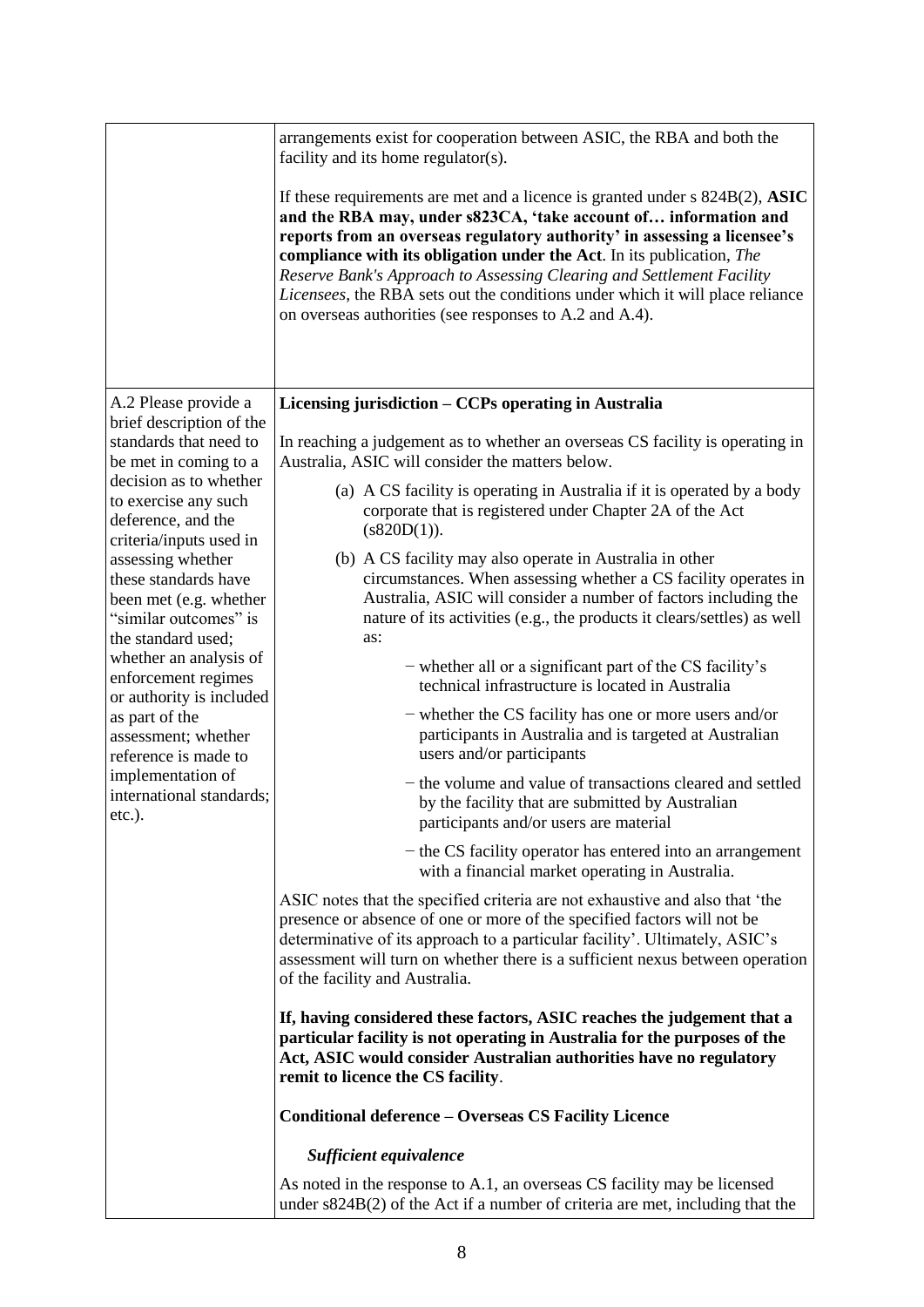|              | facility is subject to requirements and supervision in its home jurisdiction<br>that are sufficiently equivalent, and that there are adequate arrangements for<br>cooperation with both the facility and its home regulator.                                                                                                                                                                                             |
|--------------|--------------------------------------------------------------------------------------------------------------------------------------------------------------------------------------------------------------------------------------------------------------------------------------------------------------------------------------------------------------------------------------------------------------------------|
|              | ASIC's approach                                                                                                                                                                                                                                                                                                                                                                                                          |
|              | ASIC will consider an overseas regime to be sufficiently equivalent in<br>relation to the effectiveness and fairness of services, if it:                                                                                                                                                                                                                                                                                 |
|              | a) is clear, transparent and certain;                                                                                                                                                                                                                                                                                                                                                                                    |
|              | b) is consistent with the International Organization of Securities<br>Commissions (IOSCO) Objectives and Principles of Securities<br>Regulation, and achieves the high-level outcomes set out in<br>international recommendations and/or standards relating to CCPs or,<br>if relevant, securities settlement systems published by Committee on<br>Payment and Settlement Systems (CPSS) and IOSCO from time to<br>time; |
|              | Note: See CPSS-IOSCO Principles for financial market infrastructures<br>(CPSS-IOSCO Principles), set out in Appendix 2.                                                                                                                                                                                                                                                                                                  |
|              | c) is comparably enforced in the home jurisdiction; and                                                                                                                                                                                                                                                                                                                                                                  |
|              | d) achieves the systemic risk protection and fair and effective services<br>outcomes that are achieved by the Australian regulatory regime for<br>comparable domestic CS facilities.                                                                                                                                                                                                                                     |
|              | Note: See Principles 7–10 of RG 54.                                                                                                                                                                                                                                                                                                                                                                                      |
|              | Guidance on how ASIC assesses an overseas regime in each of these areas is<br>set out in RG paragraphs 211.113 to 211.130.                                                                                                                                                                                                                                                                                               |
| RBA approach |                                                                                                                                                                                                                                                                                                                                                                                                                          |
| risk:        | The RBA will additionally take the following into account in assessing<br>sufficient equivalence in relation to the degree of protection from systemic                                                                                                                                                                                                                                                                   |
|              | a) the clarity and coverage of financial stability-related principles<br>applied by the home regulator relative to the financial stability<br>standards set by the RBA                                                                                                                                                                                                                                                   |
|              | b) the nature and intensity of the home regulator's oversight process                                                                                                                                                                                                                                                                                                                                                    |
|              | c) the observed outcomes relative to those in Australia, as reflected in<br>an initial assessment of CS facilities operating under the relevant<br>overseas regime.                                                                                                                                                                                                                                                      |
|              | If a facility meets the criteria for licensing under s824B(2), both ASIC and<br>the RBA may place conditional reliance on the facility's home regulator in<br>assessing whether the facility is meeting its obligations under the Act.                                                                                                                                                                                   |
|              | Conditional reliance on overseas regulators                                                                                                                                                                                                                                                                                                                                                                              |
|              | ASIC's approach                                                                                                                                                                                                                                                                                                                                                                                                          |
|              | ASIC will only advise the Minister to grant an overseas CS facility license<br>under $s824B(2)$ if it is satisfied that all the criteria in $s824B(2)$ on regulatory<br>equivalence are met, and that a number of other matters that the Minister<br>must have regard to in granting a licence are adequately addressed.                                                                                                 |
|              | One of the matters the Minister must consider is whether there are adequate<br>cooperation arrangements between ASIC, the RBA and the home regulator<br>of the applicant CS facility. ASIC would expect to advise the Minister to                                                                                                                                                                                        |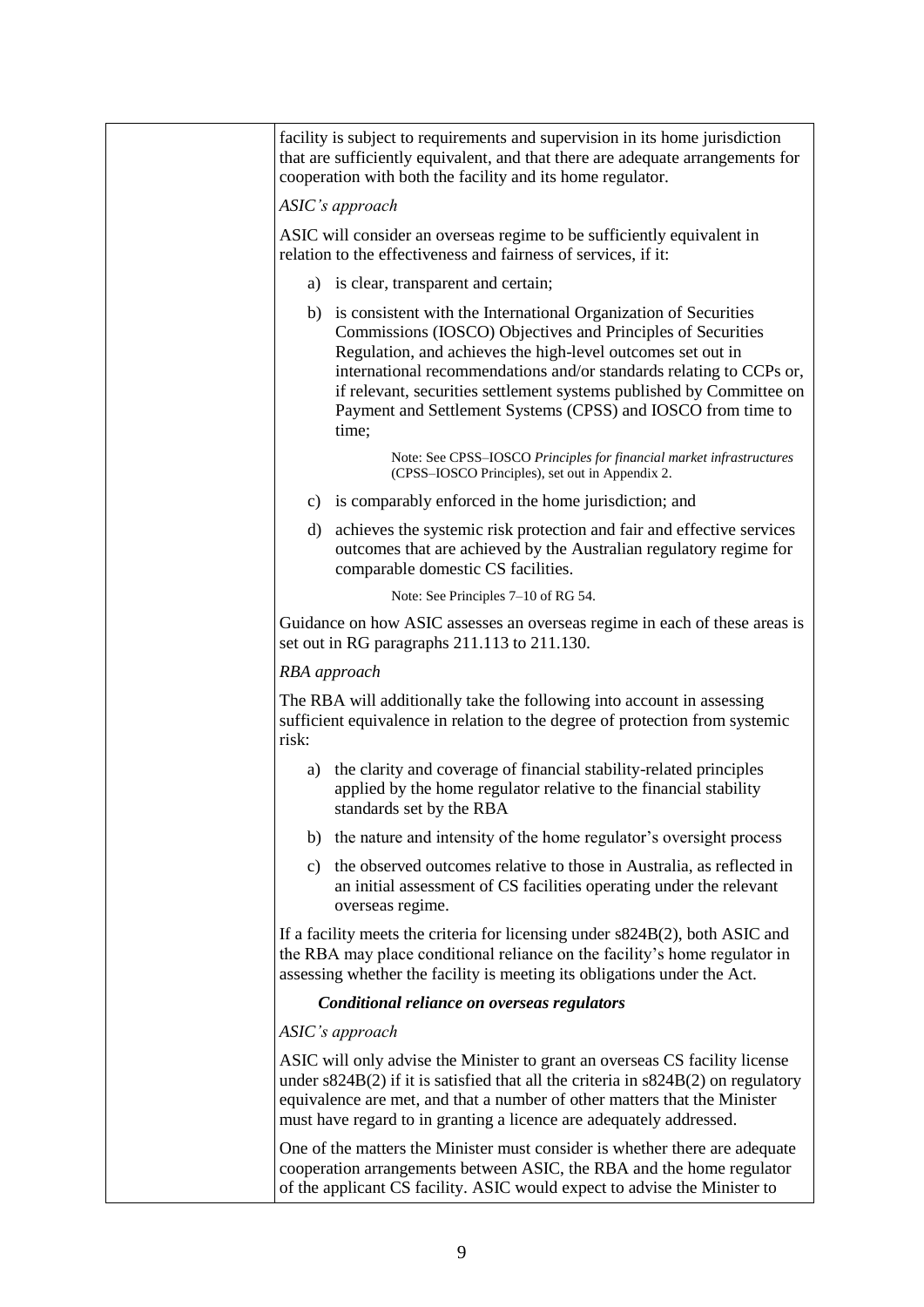grant an overseas CS facility licence only if both the RBA and ASIC had in place adequate arrangements with the home regulatory authority. A high degree of cooperation and information sharing will be required to ensure that both duplicative regulation and regulatory gaps with respect to CS facility oversight are minimised. Adequate cooperation arrangements will result in appropriate action in relation to the overseas CS facility by the appropriate regulator to assist in achieving ASIC's regulatory objectives in Australia. ASIC's cooperation arrangements with the home regulatory authority will generally be in the form of a memorandum of understanding or some other documented arrangement. This may be supplemented by more informal arrangements and relationships. In addition, the Minister may impose any conditions deemed appropriate for the operation of the CS facility in Australia. ASIC and RBA will advise the Minister about the conditions that they consider should apply to a CS facility licence. *RBA's approach* In its publication, *The Reserve Bank's Approach to Assessing Clearing and Settlement Facility Licensees*, the RBA notes that, while an overseas regime may be sufficiently equivalent to that in Australia, there may be some differences in the detailed application of principles or standards. The RBA therefore will only place reliance on a sufficiently equivalent overseas regulator in respect of assessment against those Financial Stability Standards (FSS) for which a 'materially equivalent' standard is explicitly applied in the overseas regulatory regime. To the extent that other jurisdictions apply the CPSS-IOSCO Principles, a materially equivalent standard would be expected to apply in most cases. The exceptions would therefore typically be where the RBA's FSS introduce complementary measures tailored to the Australian context, including regulatory reporting and notification requirements and measures to enhance Australian regulatory influence over cross-border facilities. Accordingly, the RBA will assess compliance with each standard for which there is a materially equivalent standard in the home jurisdiction with reference to information and reports from the overseas regulator if each of the following conditions is met: 1. The licensee provides the RBA with legal analysis that demonstrates, to the satisfaction of the RBA, that the licensee is held to a materially equivalent standard in its principal place of business. The analysis should be updated periodically and in the event of material changes to the applicable laws or regulations in the licensee's principal place of business. Applicable laws or regulations would include: those governing or regulating a licensed CS facility; those designed to prevent misconduct or prohibit a specified type of conduct by a licensed CS facility; and those designed to protect the interests of a client or participant of a licensed CS facility 2. The RBA receives documentary evidence on an agreed basis from the licensee's overseas regulator that the licensee has complied in all material respects with the materially equivalent requirements to which it is held by the overseas regulator, and the RBA is satisfied with the information received.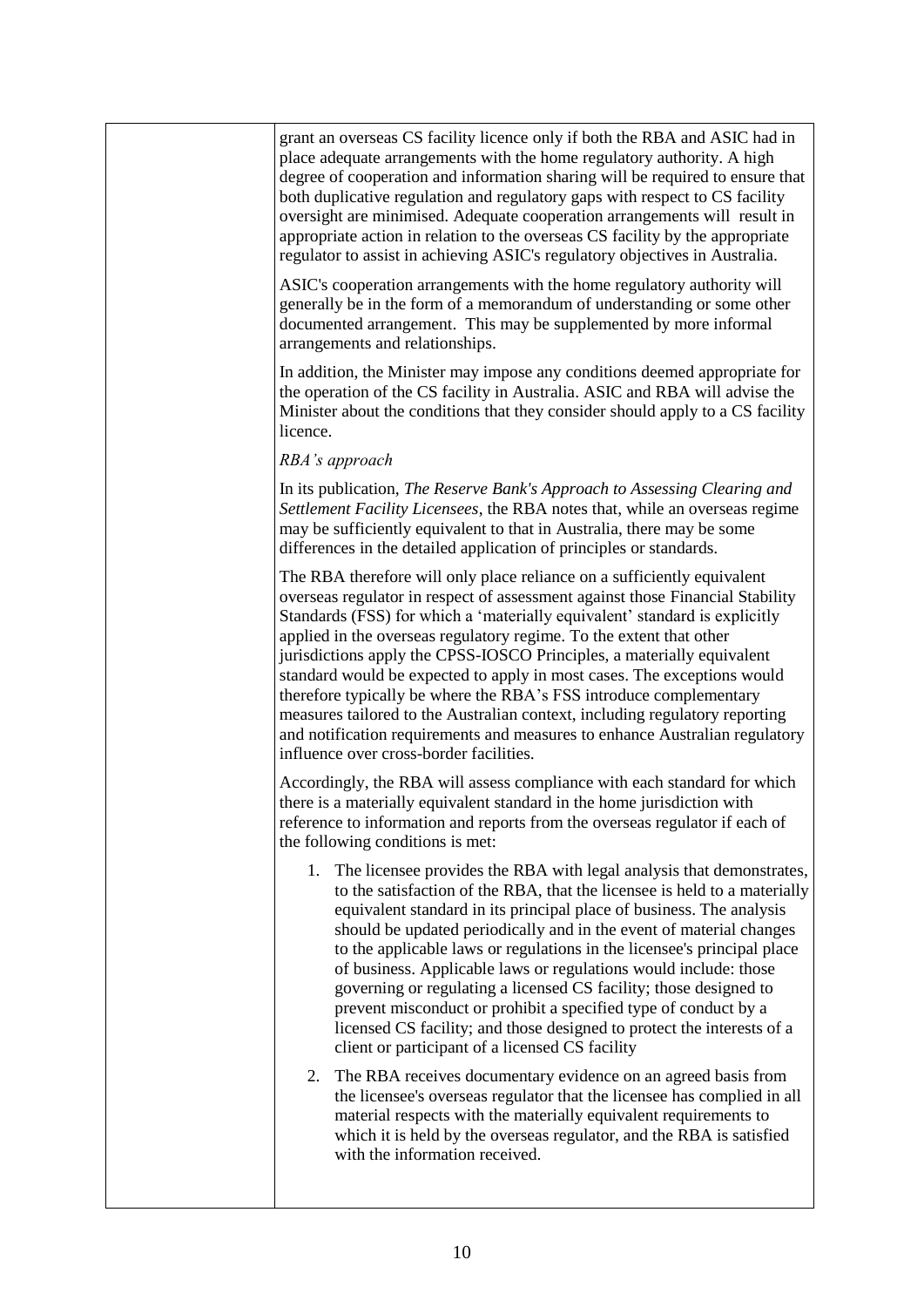| A.3 Please provide a<br>brief description of the<br>process by which a<br>decision to defer to<br>another jurisdiction is<br>taken, including any<br>action that needs to be<br>initiated to begin the<br>process (e.g. an<br>application from a<br>jurisdiction or an<br>entity), the general<br>time frame for coming<br>to a decision, any<br>processes in place for<br>reviewing a decision,<br>and whether any other<br>agreements or<br>conditions need to be<br>met in order for an<br>affirmative decision to<br>be taken (e.g.<br>confidentiality<br>agreements,<br>supervisory<br>cooperation, or<br>reciprocal<br>arrangements).<br>A.4 Please provide | Licensing jurisdiction – CCPs operating in Australia<br>There are typically two triggers for ASIC to make a judgement as to whether<br>a facility is operating in Australia:<br>(a) In some cases, a CCP will engage directly and pro-actively with<br>ASIC (and perhaps also the RBA) to seek a view on whether it is<br>deemed to have a sufficient nexus with Australia to be deemed to be<br>operating in Australia.<br>(b) In other cases, on the basis of information received from Australian-<br>based participants in an overseas facility (or other third party<br>sources), ASIC (with advice from the RBA) will contact the facility<br>and/or the relevant overseas regulator to gather information to form a<br>judgement.<br><b>Conditional deference - Overseas CS Facility Licence</b><br>If a decision is taken that a facility is operating in Australia and that licensing<br>is required, ASIC's RG211 (RG211.170 – RG211.172) sets out a process and<br>timeline for licence applications:<br>(a) An applicant typically submits a <i>draft</i> application before making<br>a formal application so that ASIC can ensure it is sufficiently<br>complete for ASIC and the RBA to be able to prepare advice for<br>the Minister.<br>(b) It will generally take between 12 and 16 weeks for ASIC and the<br>RBA to assess a facility's formal application and prepare advice<br>for the Minister. This part of the process will include assessing<br>sufficient equivalence and establishing cooperation<br>arrangements with the licensee and its home regulator(s).<br>(c) The stated processing time excludes time spent clarifying issues,<br>waiting for information, consulting with third parties (if deemed<br>necessary to do so), or $-$ in the case of novel or complex<br>applications, consulting with the public. If public consultation is<br>required, processing may take significantly longer than 16 weeks<br>(see RG211.172).<br>A number of relevant documents/links are detailed below: |
|-------------------------------------------------------------------------------------------------------------------------------------------------------------------------------------------------------------------------------------------------------------------------------------------------------------------------------------------------------------------------------------------------------------------------------------------------------------------------------------------------------------------------------------------------------------------------------------------------------------------------------------------------------------------|-----------------------------------------------------------------------------------------------------------------------------------------------------------------------------------------------------------------------------------------------------------------------------------------------------------------------------------------------------------------------------------------------------------------------------------------------------------------------------------------------------------------------------------------------------------------------------------------------------------------------------------------------------------------------------------------------------------------------------------------------------------------------------------------------------------------------------------------------------------------------------------------------------------------------------------------------------------------------------------------------------------------------------------------------------------------------------------------------------------------------------------------------------------------------------------------------------------------------------------------------------------------------------------------------------------------------------------------------------------------------------------------------------------------------------------------------------------------------------------------------------------------------------------------------------------------------------------------------------------------------------------------------------------------------------------------------------------------------------------------------------------------------------------------------------------------------------------------------------------------------------------------------------------------------------------------------------------------------------------------------------------------------------------|
| copies of, or weblinks<br>to, any documentation<br>or forms that have<br>been developed for<br>sharing with<br>jurisdictions or entities<br>as part of the<br>comparability or<br>equivalence<br>assessment.                                                                                                                                                                                                                                                                                                                                                                                                                                                      | Corporations Act 2001<br>(http://www.comlaw.gov.au/Details/C2013C00003)<br>ASICs Regulatory Guide 211: Clearing and settlement facilities:<br>Australian and overseas operators (RG211)<br>(https://www.asic.gov.au/asic/pdflib.nsf/LookupByFileName/rg211-<br>published-18-december-2012.pdf/\$file/rg211-published-18-december-<br>2012.pdf<br>Regulatory Guide 54 Principles for cross border financial regulation<br>(RG 54) (http://www.asic.gov.au/asic/pdflib.nsf/LookupByFileName/rg54-<br>published-29-June-2012.pdf/\$file/rg54-published-29-June-2012.pdf)                                                                                                                                                                                                                                                                                                                                                                                                                                                                                                                                                                                                                                                                                                                                                                                                                                                                                                                                                                                                                                                                                                                                                                                                                                                                                                                                                                                                                                                             |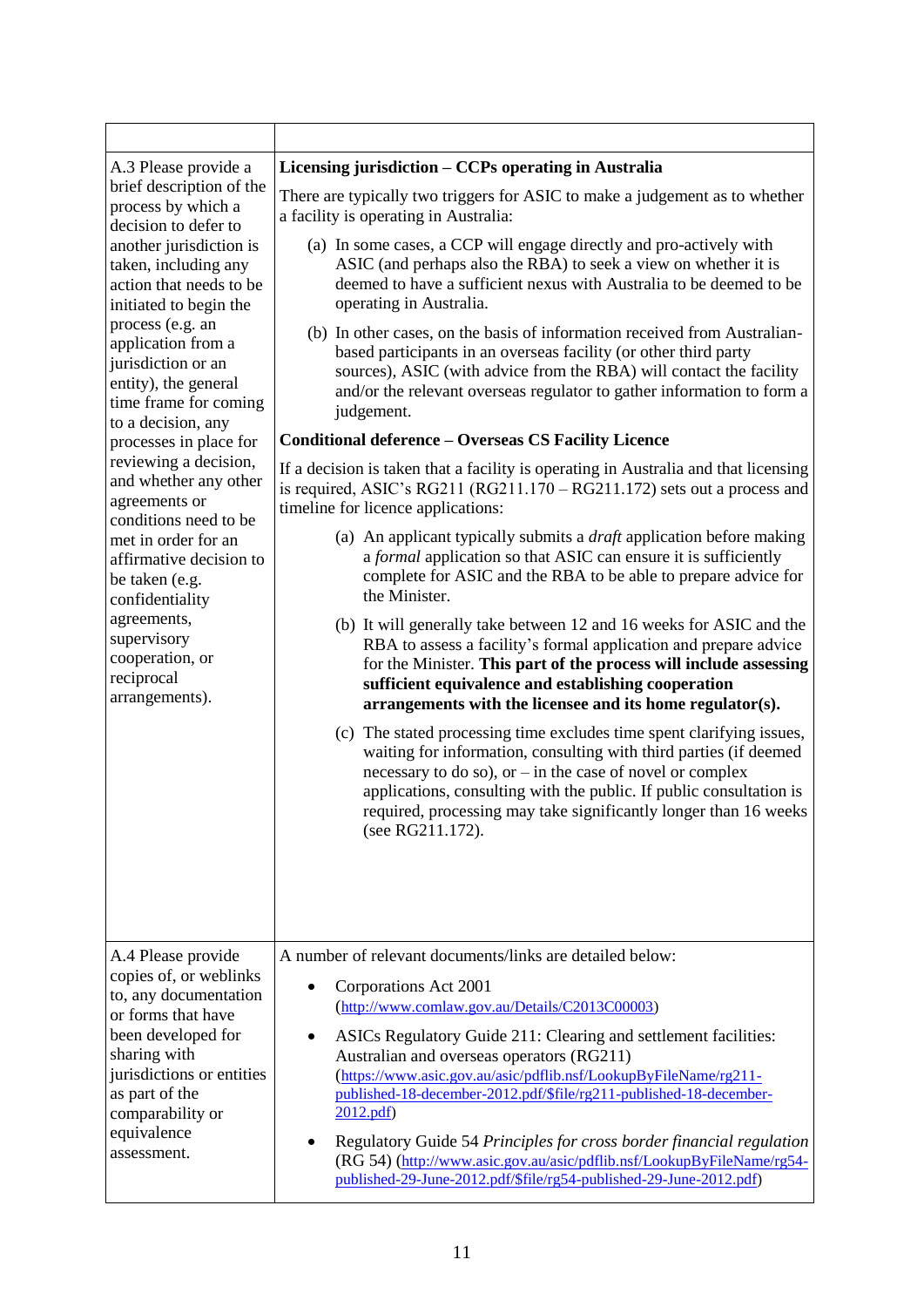|                                                                                                                                                                                                                                                                 | Regulatory Guide 176 Foreign financial services providers (RG 176)<br>(http://www.asic.gov.au/asic/pdflib.nsf/LookupByFileName/rg176-<br>published-29-June-2012.pdf/\$file/rg176-published-29-June-2012.pdf)<br>Regulatory Guide 177 Australian market licences: Overseas<br>operators (RG 177)<br>(https://www.asic.gov.au/asic/pdflib.nsf/LookupByFileName/ps177.pdf/\$fil<br>e/ps177.pdf                |
|-----------------------------------------------------------------------------------------------------------------------------------------------------------------------------------------------------------------------------------------------------------------|------------------------------------------------------------------------------------------------------------------------------------------------------------------------------------------------------------------------------------------------------------------------------------------------------------------------------------------------------------------------------------------------------------|
|                                                                                                                                                                                                                                                                 | RBA publication, 'Assessing the Sufficient Equivalence of an<br>Overseas Regulatory Regime' (http://www.rba.gov.au/payments-<br>system/clearing-settlement/standards/overseas-equivalence.html)<br>The Reserve Bank's Approach to Assessing Clearing and Settlement<br>$\bullet$<br>Facility Licensees (http://www.rba.gov.au/payments-system/clearing-<br>settlement/standards/assess-csf-licensees.html) |
| A.5 Please provide a<br>list of jurisdictions that<br>you have already<br>determined to be<br>comparable or<br>equivalent, if any (and<br>for what regulatory<br>purposes), and please<br>note any jurisdictions<br>for which a<br>determination is<br>pending. | Determined to be sufficiently equivalent<br><b>European Union.</b> Assessments have been carried out of the European<br>Market Infrastructure Regulation (EMIR), UK Recognitions Requirements,<br>and the European Settlement Finality Directive for the purpose of licensing<br>LCH.Clearnet Ltd.                                                                                                         |

# **Exchange and Electronic Platforms**

| A.1 What legal                                                                                                                                                                                                                                                                                                    | <b>Background</b>                                                                                                                                                                                                                                                                                                                                                   |
|-------------------------------------------------------------------------------------------------------------------------------------------------------------------------------------------------------------------------------------------------------------------------------------------------------------------|---------------------------------------------------------------------------------------------------------------------------------------------------------------------------------------------------------------------------------------------------------------------------------------------------------------------------------------------------------------------|
| capacity, if any, do<br>authorities in your<br>jurisdiction have to<br>defer to another<br>jurisdiction's<br>regulatory framework<br>and/or authorities?<br>Which authorities can<br>exercise this capacity?<br>Please also indicate<br>if/when 'partial' or<br>'conditional' deference<br>decisions can be made. | Chapter 7.2 of the Corporations Act 2001 (the Act) provides for a single,<br>flexible licensing regime for all types of financial markets that operate in<br>Australia. It covers a range of markets, from domestic to foreign domiciled<br>licensed market operators, providing for a domestic markets licence and for<br>an overseas market licence respectively. |
|                                                                                                                                                                                                                                                                                                                   | Under the Act, a person is required to hold an Australian market licence<br>(AML) in order to operate a financial market in Australia, unless an<br>exemption applies (s791A of the Act). If the person has their principal place<br>of business in another country they can apply for an overseas market licence<br>under $s795B(2)$ .                             |
|                                                                                                                                                                                                                                                                                                                   | When a person applies for an AML, the application is lodged with ASIC.<br>ASIC considers the application and then advises the Minister on the<br>application (s795A), whether it be for a domestic market licence under<br>$s795B(1)$ or an overseas market licence under $s795B(2)$ . The Minister then<br>determines whether to grant the licence.                |
|                                                                                                                                                                                                                                                                                                                   | Conditional/partial deference - Overseas market operators licence                                                                                                                                                                                                                                                                                                   |
|                                                                                                                                                                                                                                                                                                                   | ASIC's policy on overseas market operators is articulated in Regulatory                                                                                                                                                                                                                                                                                             |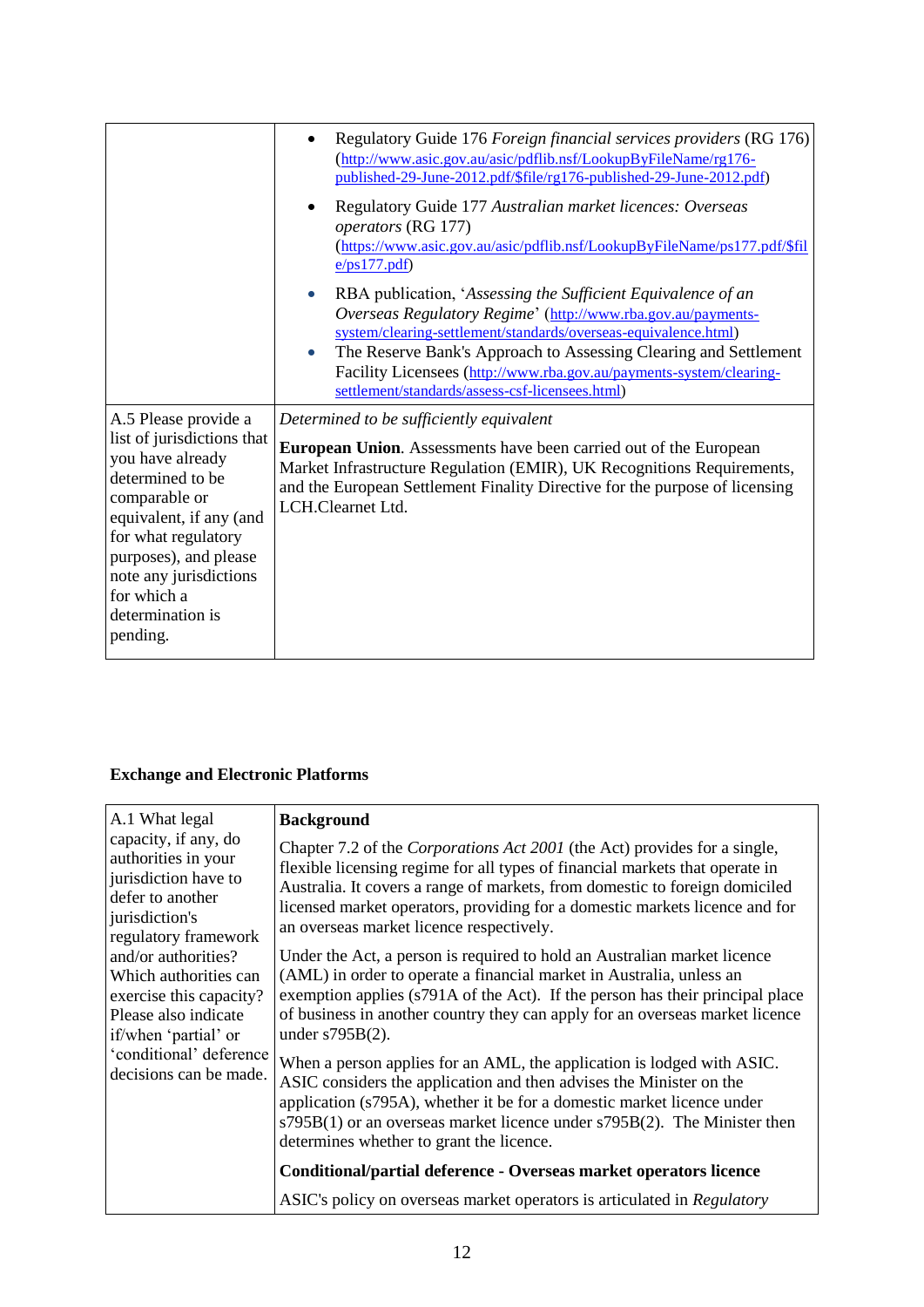*Guide 177 Australian market licences: Overseas operators* (RG 177). The alternative licensing route in s795B(2) for overseas markets is intended to facilitate competition and avoid regulatory duplication while maintaining investor protection and market integrity (RG 177.8). In order for the Minister to grant an applicant an overseas market licence under s795B(2) of the Act, the Minister must be satisfied of the criteria in s795B(2) including: (a) that the home regulatory regime as it applies to the operation of the overseas market in the home country is sufficiently equivalent, in relation to the degree of investor protection and market integrity it achieves, to the Australian regulatory regime for financial markets  $(s795B(2)(c))$ ; and (b) the applicant undertakes to cooperate with ASIC by sharing information. An overseas market licensee is subject to a number of the same obligations under the Corporations Act as a domestic licensee (shared obligations). These include maintaining a fair, orderly and transparent market; adequate arrangements for the operating of the market; sufficient resources; annual report. Overseas licensees are, however, excluded from a number of obligations that apply to domestic licensee such as including specific matters in their operating rules; submitting changes to operating rules for Ministerial disallowance; retail compensation arrangement. There are also obligations that apply only to overseas licensees such as notifying ASIC of significant changes to the home regulatory regime (including disciplinary action taken by the home regulator) or changes to their operating rules. In supervising overseas markets, ASIC will apply its approach to financial market regulation, as set out in RG 172. However, in relation to overseas licensees, reliance is placed on the home regulatory regime and on the home regulators activities. **Licensing exemption**  The Minister may grant an exemption from licencing for market operated in this jurisdiction under s791C of the Corporations Act. ASIC's policy recommendations to the Minister to grant an exemption is set out in RG 172.51 to 172. 67, and ASIC will only advise the Minister that an exemption be granted in rare and exceptional circumstances. ASIC would normally only make such a recommendation if it considered there was no public benefit because : (a) Regulatory outcomes for market operators are not relevant to the facility; (b) Regulatory outcomes for market operators are achieved without regulation; or (c) The cost of regulation required to achieve the regulatory outcomes for market operators significantly outweighs the benefits of those outcomes. These circumstances are elaborated in RG172.49 to 172.67. An exemption may be subject to conditions which impose ongoing obligations on the market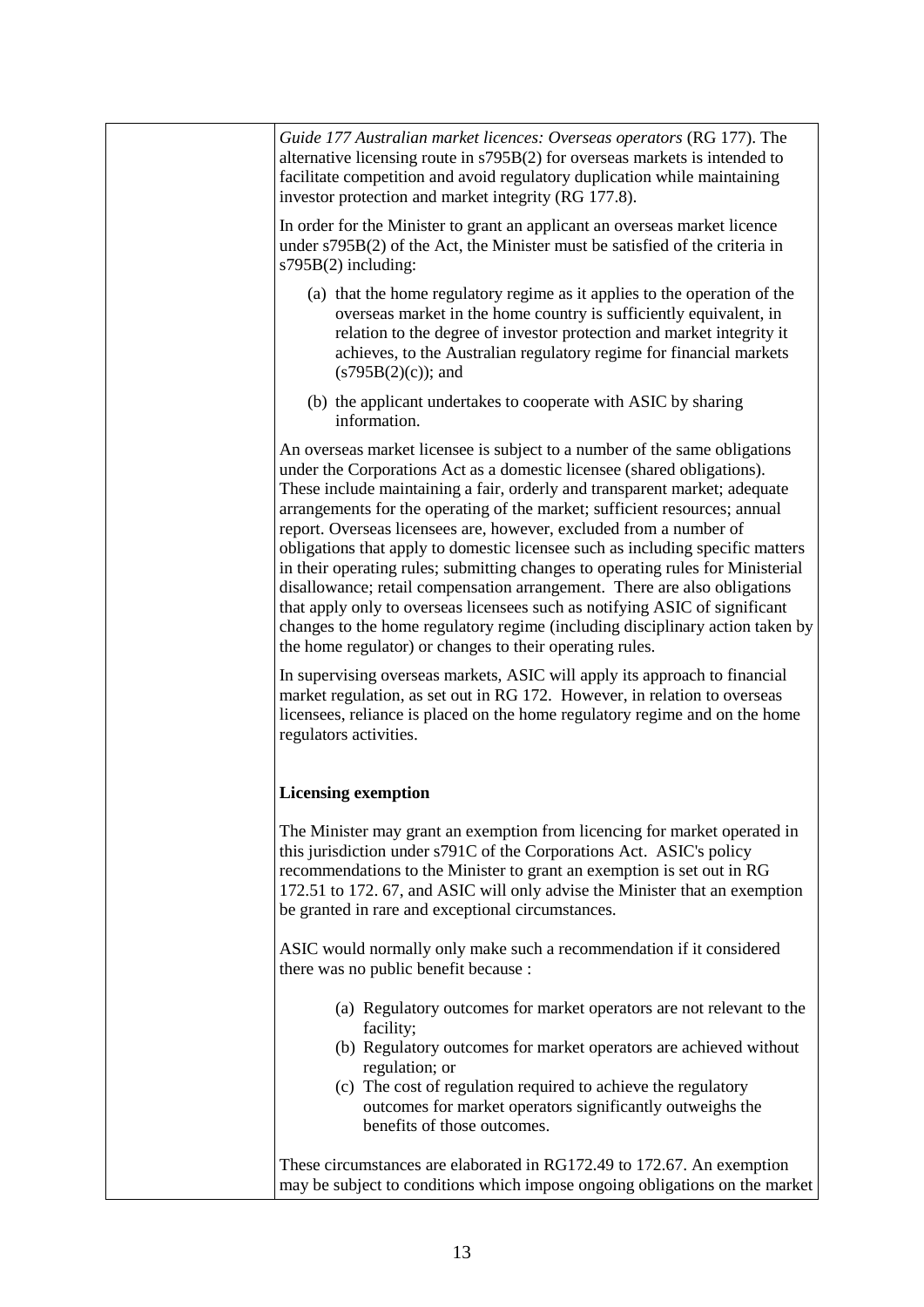|                                                                                                                                                                                                                   | operator.                                                                                                                                                                                                                                                                                                                                                                                                                                                                                                                                                                                                                                  |
|-------------------------------------------------------------------------------------------------------------------------------------------------------------------------------------------------------------------|--------------------------------------------------------------------------------------------------------------------------------------------------------------------------------------------------------------------------------------------------------------------------------------------------------------------------------------------------------------------------------------------------------------------------------------------------------------------------------------------------------------------------------------------------------------------------------------------------------------------------------------------|
| A.2 Please provide a<br>brief description of the<br>standards that need to<br>be met in coming to a<br>decision as to whether<br>to exercise any such                                                             | Before ASIC would advise the Minister to grant an overseas market licence,<br>ASIC would assess whether there was <i>sufficient equivalence</i> between the<br>Australian and overseas regimes, and that there were <i>adequate co-operation</i><br>arrangements.                                                                                                                                                                                                                                                                                                                                                                          |
| deference, and the<br>criteria/inputs used in<br>assessing whether<br>these standards have<br>been met (e.g. whether<br>"similar outcomes" is                                                                     | <b>Sufficiently equivalent</b><br>In assessing whether there is sufficient equivalence between the overseas<br>regulatory regime and the Australian regulatory regime for the purpose of<br>subsection $795B(2)(c)$ of the Act, ASIC would assess whether the overseas<br>regime:                                                                                                                                                                                                                                                                                                                                                          |
| the standard used;<br>whether an analysis of<br>enforcement regimes<br>or authority is included<br>as part of the<br>assessment; whether<br>reference is made to<br>implementation of<br>international standards; | (a) is clear, transparent and certain;<br>(b) is consistent with the IOSCO Objectives and Principles of Securities<br>Regulation;<br>(c) is adequately enforced in the home jurisdiction; and<br>(d) achieves the investor protection and market integrity outcomes that<br>are achieved by the Australian regulatory regime for comparable<br>domestic markets.                                                                                                                                                                                                                                                                           |
| etc.).                                                                                                                                                                                                            | These criteria form our "equivalence test" for $s795B(2)(c)$ (RG 177.20).                                                                                                                                                                                                                                                                                                                                                                                                                                                                                                                                                                  |
|                                                                                                                                                                                                                   | (a) Clear, transparent and certain                                                                                                                                                                                                                                                                                                                                                                                                                                                                                                                                                                                                         |
|                                                                                                                                                                                                                   | In terms of assessing criteria (a), a "clear" regulatory regime is one that is<br>clearly articulated and can be easily understood. A "transparent" regulatory<br>regime is one whose rules, policies and practices are readily available to and<br>known by all relevant persons. A "certain" regulatory regime is one that is<br>applied in a consistent manner and is not subject to indiscriminate changes.<br>At a minimum, this principle means that the relevant parts of the home<br>regulatory regime must be in written form, be available to Australians in<br>English and not be subject to arbitrary discretions (RG 177.21). |
|                                                                                                                                                                                                                   | (b) Consistent with IOSCO Principles                                                                                                                                                                                                                                                                                                                                                                                                                                                                                                                                                                                                       |
|                                                                                                                                                                                                                   | At paragraph RG177.24, a regulatory regime is consistent with the IOSCO<br>objectives and principles if the home regulatory authority and other<br>international organisations:                                                                                                                                                                                                                                                                                                                                                                                                                                                            |
|                                                                                                                                                                                                                   | (a) assesses the home regulatory regime against those objectives and<br>principles; and<br>(b) reasonably determines that the home regulatory regime is broadly<br>compliant with those objectives and principles.                                                                                                                                                                                                                                                                                                                                                                                                                         |
|                                                                                                                                                                                                                   | As the aims, purposes, outcomes of the Australian regulatory regime for<br>financial markets are consistent with these IOSCO objectives and principles,<br>consistency of the home regime with these objectives and principles is<br>important so as to have a similar regulatory philosophy and to be equivalent<br>at least at a high level.                                                                                                                                                                                                                                                                                             |
|                                                                                                                                                                                                                   | (c) Adequately enforced                                                                                                                                                                                                                                                                                                                                                                                                                                                                                                                                                                                                                    |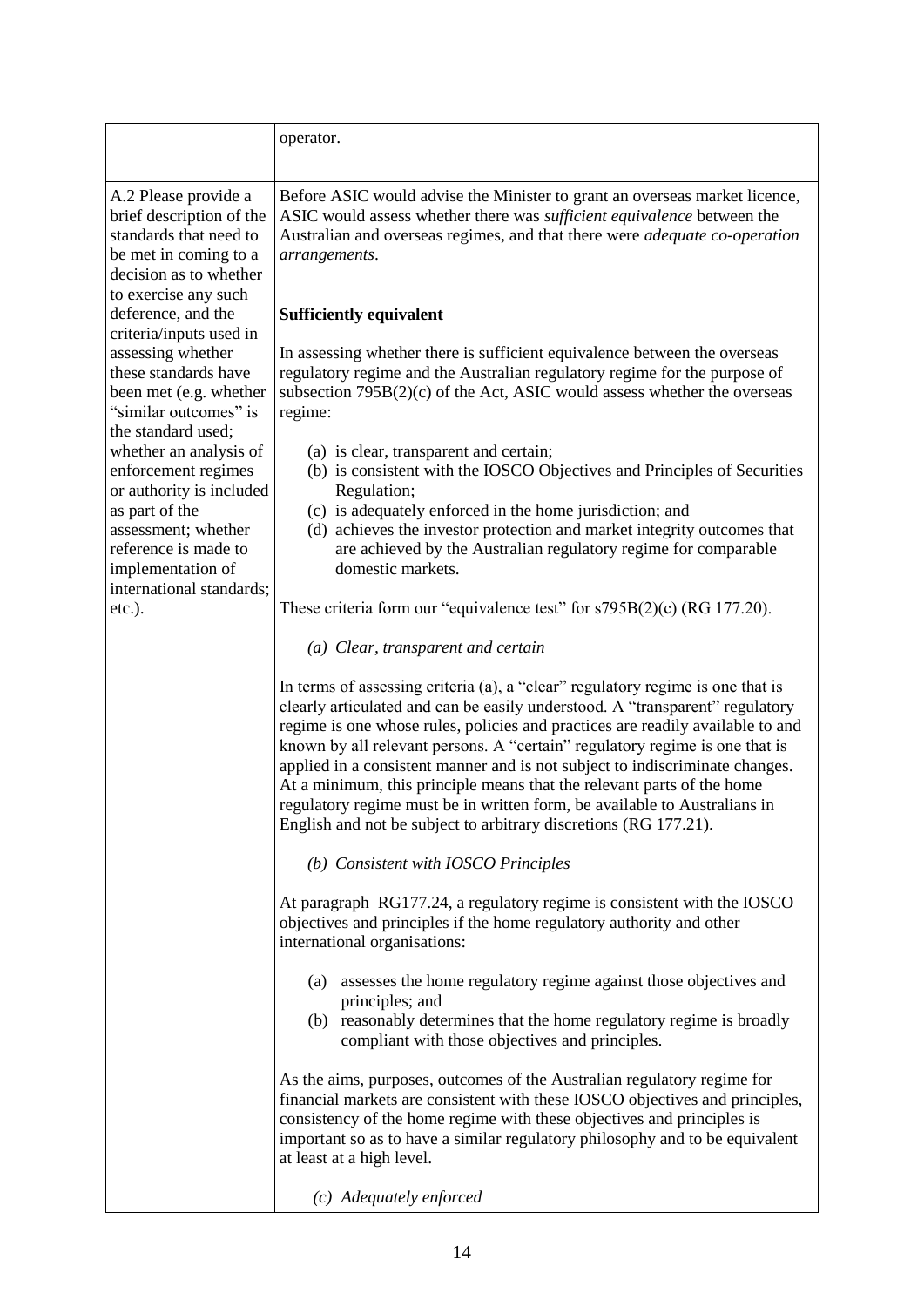A regulatory regime is adequately enforced if the relevant home regulatory authority: (a) has sufficient powers of investigation and enforcement; (b) has sufficient resources to use those powers; and (c) uses those powers and resources to promote compliance with the regulatory regime. In assessing whether the home regulatory regime is adequately enforced, ASIC will rely on matters such as: the international reputation of the home regulatory regime; assessments of the home regulatory regime by the home regulatory authority; and assessments of the home regulatory regime by international financial institutions and other international organisations (RG 177.27). *(d) Similar investor protection and market integrity outcomes* In assessing whether the home regulatory regime achieves the investor protection and market integrity outcomes that are achieved by the Australian regulatory regime for comparable domestic markets, the following six key investor protection and market integrity outcomes that are relevant in ASIC's assessment: (a) market users use the overseas market on an informed basis; (b) market users are confident that the overseas market as a whole operates fairly and that they will be treated fairly; (c) market users are confident about the participants in the overseas market they deal with; (d) listed entities, participants and other market users that breach the law or the overseas market's rules are likely to be detected and disciplined, and supervision of the overseas market is not compromised by conflicts of interest or other improper influences; (e) the price formation processes, and the overseas market as a whole, operate reliably; and (f) transactions entered into through the overseas market are cleared and settled promptly, fairly and effectively. **Co-operation arrangements** When making licensing decisions about overseas markets, in addition to determining whether the home regulatory system is sufficiently equivalent, the Minister must be satisfied that the applicant undertakes to co-operate with ASIC by sharing information and in other appropriate ways (s795B(2)(d)). This will include arrangements regarding how the market operator will advise ASIC of certain matters including changes to financial products traded on it, significant changes to its home regulatory regime or changes to its operating rules. The Minister shall also consider whether there are adequate co-operation arrangements between ASIC and the home regulatory authority  $(s798A(3)(d))$ , RG 177.40).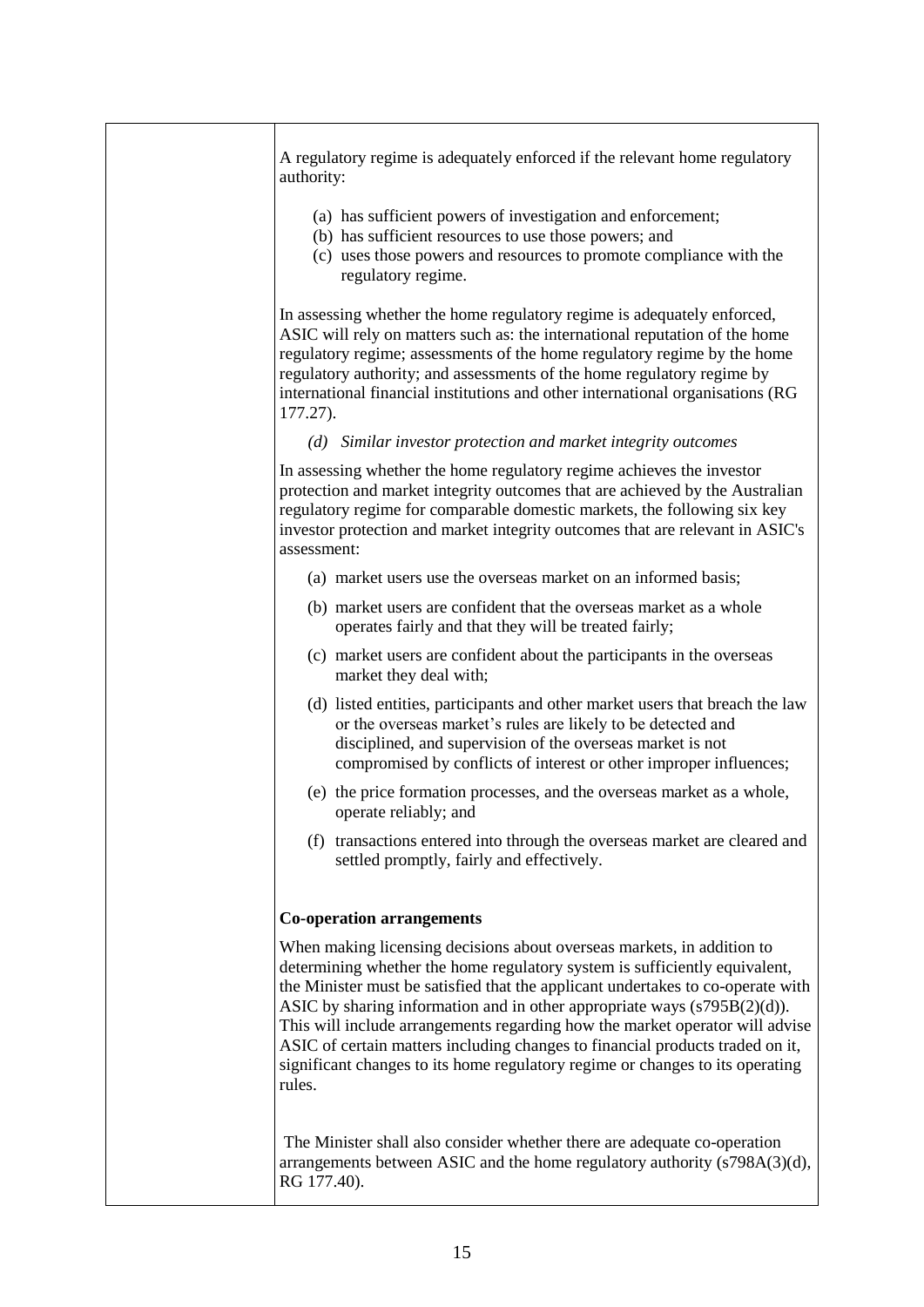|                                                                                                                                                                                                                                                                                                                                                                                                                                                                                                                                                                                                                     | ASIC will only advise the Minister to grant an overseas market licence if<br>ASIC has adequate co-operation arrangements with the home regulatory<br>authority. This is because licensing of overseas markets in Australia raises a<br>number of regulatory issues that do not arise with domestic markets. One<br>major issue is balancing the respective regulatory responsibilities of ASIC<br>and the home regulatory authority. A high degree of co-operation and<br>information sharing will be needed between the relevant regulators to ensure<br>that both duplicative regulation and regulatory gaps are minimised as much as<br>possible. The co-operation arrangements with the home regulatory authority<br>will generally be in the form of a memorandum of understanding (MoU).<br>ASIC currently have MoUs with a number of foreign regulators, copies of<br>these agreements can be viewed on ASIC's website at the following:<br>http://www.asic.gov.au/asic/asic.nsf/byheadline/OIR+-<br>+Memorandum+of+Understandings?openDocument<br>In additional to the co-operative arrangements with the home regulator, ASIC<br>must be satisfied that the applicant has undertaken to cooperate with ASIC by<br>sharing information and assisting in other appropriate ways. This usually<br>takes the form of a letter of co-operative arrangements. |
|---------------------------------------------------------------------------------------------------------------------------------------------------------------------------------------------------------------------------------------------------------------------------------------------------------------------------------------------------------------------------------------------------------------------------------------------------------------------------------------------------------------------------------------------------------------------------------------------------------------------|------------------------------------------------------------------------------------------------------------------------------------------------------------------------------------------------------------------------------------------------------------------------------------------------------------------------------------------------------------------------------------------------------------------------------------------------------------------------------------------------------------------------------------------------------------------------------------------------------------------------------------------------------------------------------------------------------------------------------------------------------------------------------------------------------------------------------------------------------------------------------------------------------------------------------------------------------------------------------------------------------------------------------------------------------------------------------------------------------------------------------------------------------------------------------------------------------------------------------------------------------------------------------------------------------------------------------------------------------------------|
| A.3 Please provide a                                                                                                                                                                                                                                                                                                                                                                                                                                                                                                                                                                                                | <b>Application process</b>                                                                                                                                                                                                                                                                                                                                                                                                                                                                                                                                                                                                                                                                                                                                                                                                                                                                                                                                                                                                                                                                                                                                                                                                                                                                                                                                       |
| brief description of the<br>process by which a<br>decision to defer to<br>another jurisdiction is<br>taken, including any<br>action that needs to be<br>initiated to begin the<br>process (e.g. an<br>application from a<br>jurisdiction or an<br>entity), the general<br>time frame for coming<br>to a decision, any<br>processes in place for<br>reviewing a decision,<br>and whether any other<br>agreements or<br>conditions need to be<br>met in order for an<br>affirmative decision to<br>be taken (e.g.<br>confidentiality<br>agreements,<br>supervisory<br>cooperation, or<br>reciprocal<br>arrangements). | Consideration of another regulatory regime is initiated when ASIC receives<br>an application for an overseas markets licence from an overseas market<br>operator. The process is not commenced by the home regulator.                                                                                                                                                                                                                                                                                                                                                                                                                                                                                                                                                                                                                                                                                                                                                                                                                                                                                                                                                                                                                                                                                                                                            |
|                                                                                                                                                                                                                                                                                                                                                                                                                                                                                                                                                                                                                     | The application process is characterised by two distinct stages, the informal<br>and formal lodgement. Although not stipulated in the Act or regulations,<br>prospective overseas market operators must first lodge an informal<br>application with ASIC. It is at this stage all the threshold issues are<br>considered along with a review of the kinds of information that the applicant<br>intends to provide as part of the formal lodgement. On completing a<br>preliminary review, and subject to ASIC being satisfied that the applicant is<br>eligible to apply and that the information provided addresses all the<br>regulatory requirements, the applicant is then invited to formally lodge.                                                                                                                                                                                                                                                                                                                                                                                                                                                                                                                                                                                                                                                        |
|                                                                                                                                                                                                                                                                                                                                                                                                                                                                                                                                                                                                                     | Once ASIC has reviewed the formal application and is satisfied that all the<br>requirements in the Act and relevant regulations are met, an advice is<br>provided to the Minister. ASIC generally aims to provide the Minister with<br>advice about an application for an overseas market licence within 16 weeks of<br>receiving an application that contains all the information and documents<br>required. This review period does not include time spent clarifying issues<br>with the applicant. A component of this assessment involves the review on<br>the sufficient equivalency of the home regulatory regime.                                                                                                                                                                                                                                                                                                                                                                                                                                                                                                                                                                                                                                                                                                                                         |
|                                                                                                                                                                                                                                                                                                                                                                                                                                                                                                                                                                                                                     | On receiving the advice from ASIC, there is no statutory period for which the<br>Minister must made a decision by. It is worth noting that the advice from<br>ASIC contains a recommendation, and that ultimately, the Minister not ASIC<br>is the decision maker with respect to these applications.                                                                                                                                                                                                                                                                                                                                                                                                                                                                                                                                                                                                                                                                                                                                                                                                                                                                                                                                                                                                                                                            |
|                                                                                                                                                                                                                                                                                                                                                                                                                                                                                                                                                                                                                     | When an application for a new overseas markets licence is made under<br>s795B(2) of the Act, ASIC will assess whether the application satisfies all of<br>the criteria and matters set out in s795B(2) and 798A of the Act, and will<br>make a recommendation to the Minister regarding whether or not to accept<br>the application.                                                                                                                                                                                                                                                                                                                                                                                                                                                                                                                                                                                                                                                                                                                                                                                                                                                                                                                                                                                                                             |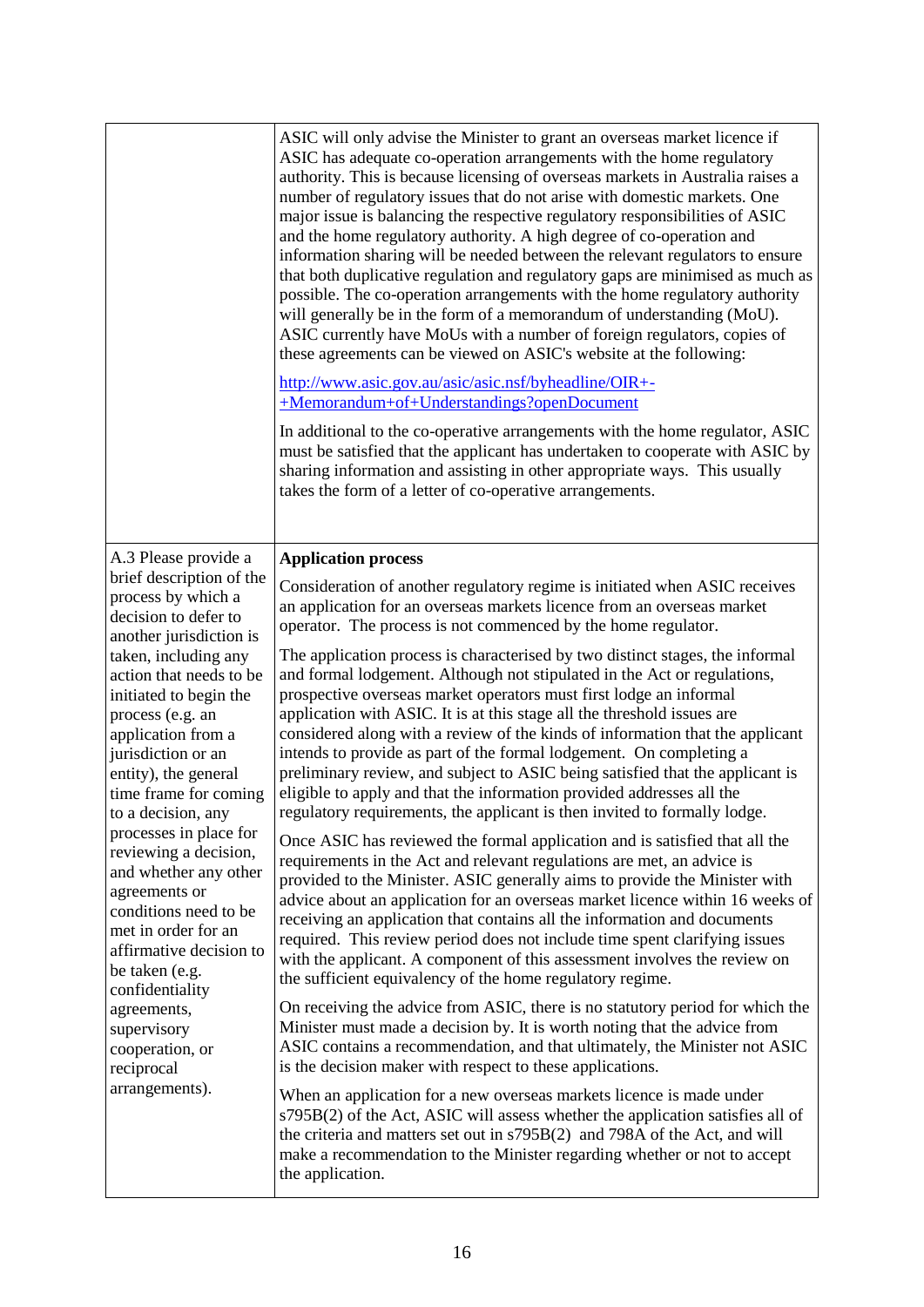|                                                                                                                                                           | <b>Minister's decision</b>                                                                                                                                                                                                                                                                                                                               |
|-----------------------------------------------------------------------------------------------------------------------------------------------------------|----------------------------------------------------------------------------------------------------------------------------------------------------------------------------------------------------------------------------------------------------------------------------------------------------------------------------------------------------------|
|                                                                                                                                                           | The final decision to grant an overseas market licence is made by the<br>Minister. Subsection 795B(2) states that the Minister may grant an applicant<br>a market licence authorising the applicant to operate a market in this<br>jurisdiction, the Minister must be satisfied that:                                                                    |
|                                                                                                                                                           | (a) the application was made in accordance with section 795A; and                                                                                                                                                                                                                                                                                        |
|                                                                                                                                                           | (b) the applicant will comply with the obligations that will apply if the<br>licence is granted; and                                                                                                                                                                                                                                                     |
|                                                                                                                                                           | (c) the operation of the market in that country is subject to requirements<br>and supervision that are sufficiently equivalent, in relation to the<br>degree of investor protection and market integrity they achieve, to the<br>requirements and supervision to which financial markets are subject<br>under this Act in relation to those matters; and |
|                                                                                                                                                           | (d) the applicant undertakes to cooperate with ASIC by sharing<br>information and in other appropriate ways; and                                                                                                                                                                                                                                         |
|                                                                                                                                                           | (e) no unacceptable control situation (see Division 1 of Part 7.4) is likely<br>to result if the licence is granted; and                                                                                                                                                                                                                                 |
|                                                                                                                                                           | (f) no disqualified individual appears to be involved in the applicant (see<br>Division 2 of Part 7.4); and                                                                                                                                                                                                                                              |
|                                                                                                                                                           | (g) any other requirements that are prescribed by regulations made for<br>the purposes of this paragraph are satisfied.                                                                                                                                                                                                                                  |
|                                                                                                                                                           | Under s798A, in deciding whether to grant a market licence under subsection<br>795B(2), the Minister must also have regard to:                                                                                                                                                                                                                           |
|                                                                                                                                                           | (a) the criteria that the licensee or applicant satisfied to obtain an<br>authorisation to operate the same market in the foreign country in<br>which their principal place of business is located; and                                                                                                                                                  |
|                                                                                                                                                           | (b) the obligations they must continue to satisfy to keep the<br>authorisation; and                                                                                                                                                                                                                                                                      |
|                                                                                                                                                           | (c) the level of supervision to which the operation of the market in that<br>country is subject; and                                                                                                                                                                                                                                                     |
|                                                                                                                                                           | (d) whether adequate arrangements exist for cooperation between ASIC<br>and the authority that is responsible for that supervision.                                                                                                                                                                                                                      |
|                                                                                                                                                           |                                                                                                                                                                                                                                                                                                                                                          |
| A.4 Please provide<br>copies of, or weblinks<br>to, any documentation                                                                                     | RG 177: Australian market licences: Overseas operators                                                                                                                                                                                                                                                                                                   |
| or forms that have<br>been developed for<br>sharing with<br>jurisdictions or entities<br>as part of the<br>comparability or<br>equivalence<br>assessment. | http://www.asic.gov.au/asic/pdflib.nsf/LookupByFileName/ps177.pdf/\$file/p<br>s177.pdf                                                                                                                                                                                                                                                                   |
| A.5 Please provide a                                                                                                                                      | The following jurisdictions have been determined to be sufficiently                                                                                                                                                                                                                                                                                      |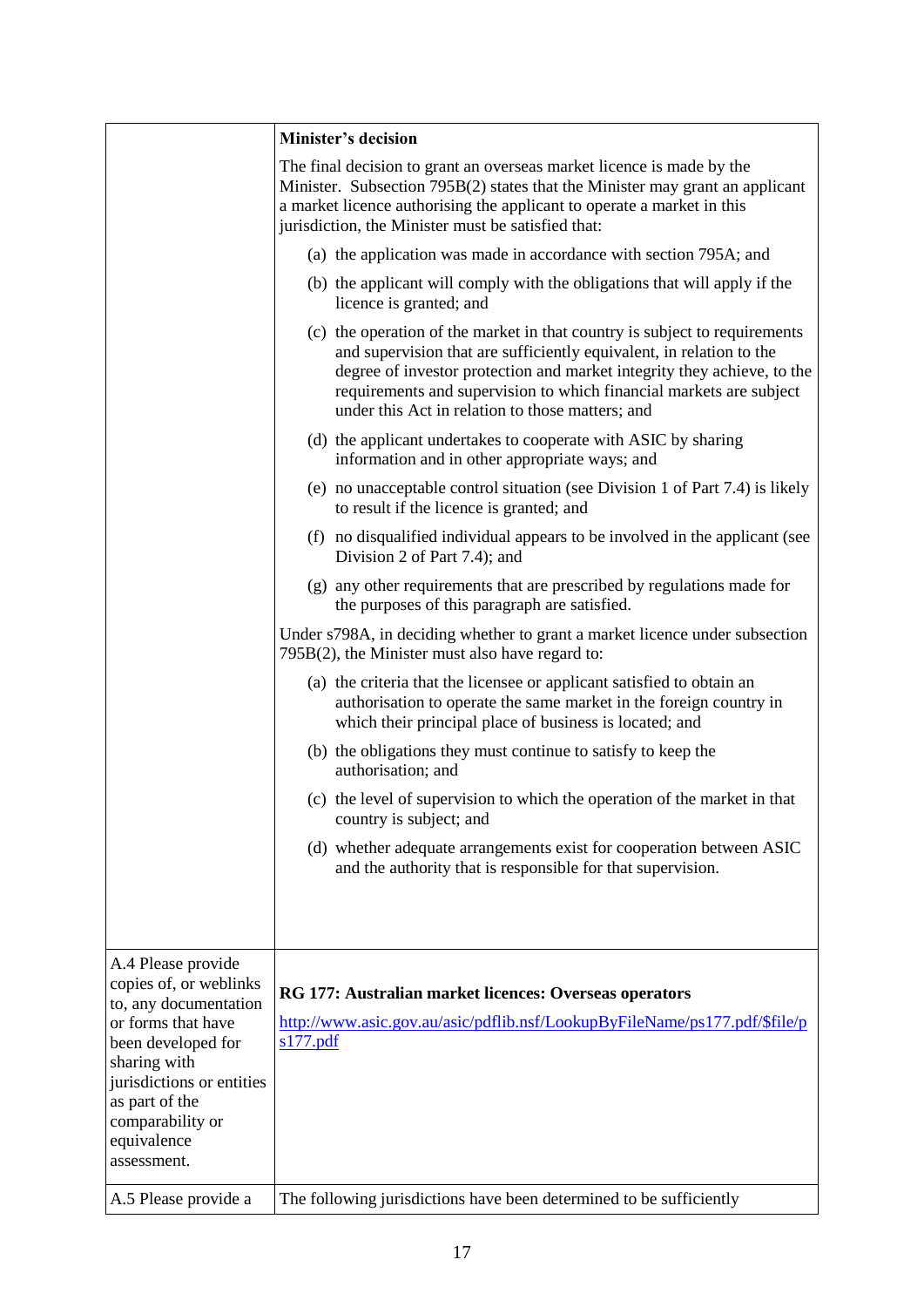| you have already<br>determined to be<br>comparable or<br>equivalent, if any (and<br>for what regulatory<br>purposes), and please | list of jurisdictions that equivalent to the Australian regime:<br>United Kingdom<br>$\bullet$<br><b>United States</b><br>$\bullet$<br>Germany |
|----------------------------------------------------------------------------------------------------------------------------------|------------------------------------------------------------------------------------------------------------------------------------------------|
|                                                                                                                                  |                                                                                                                                                |
| note any jurisdictions                                                                                                           |                                                                                                                                                |
| for which a                                                                                                                      |                                                                                                                                                |
| determination is<br>pending.                                                                                                     |                                                                                                                                                |
|                                                                                                                                  |                                                                                                                                                |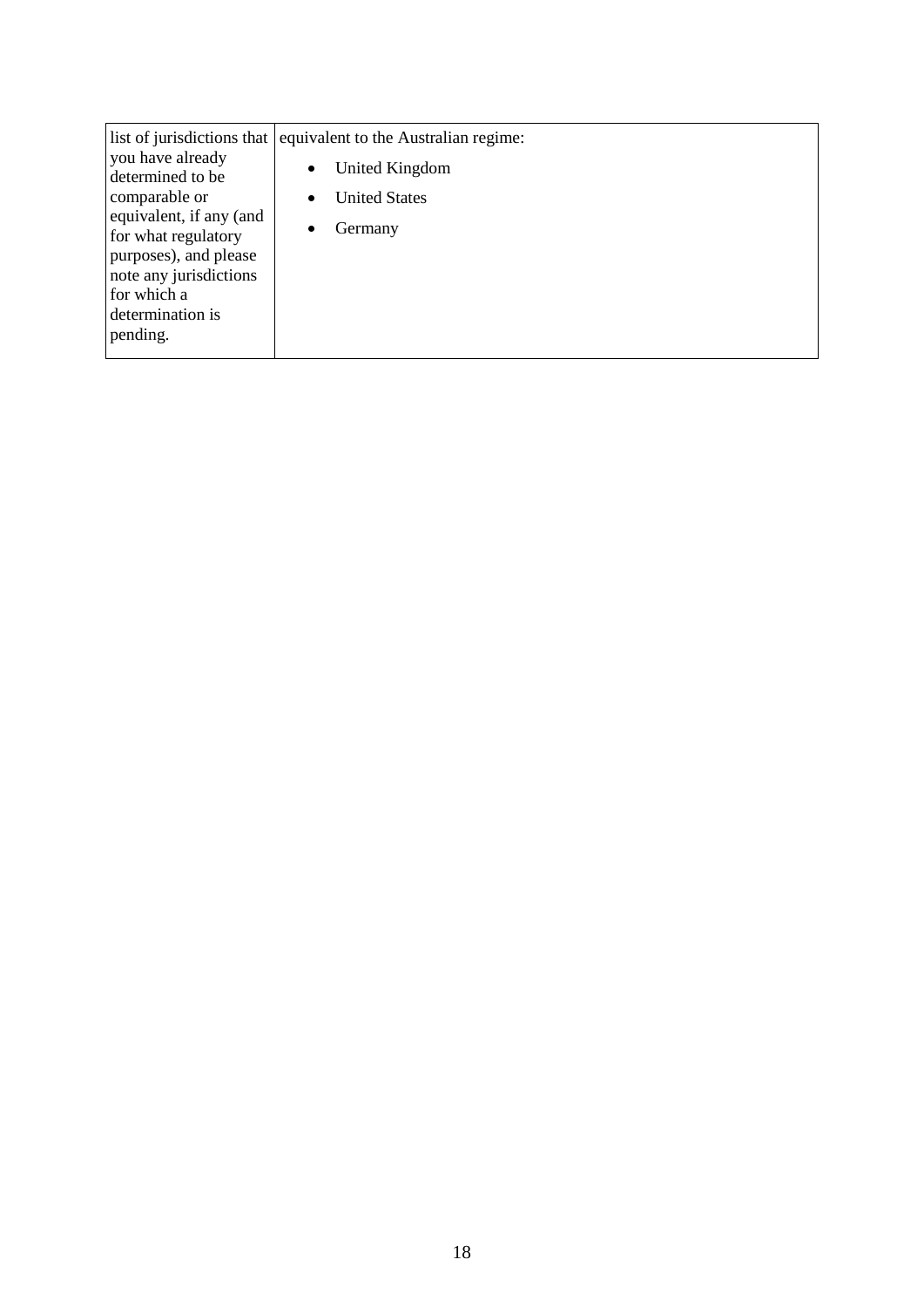# **Market Participants**

| A.1 What legal capacity,<br>if any, do authorities in<br>your jurisdiction have to<br>defer to another<br>jurisdiction's regulatory<br>framework and/or<br>authorities? Which<br>authorities can exercise<br>this capacity? Please also<br>indicate if/when 'partial'<br>or 'conditional' deference<br>decisions can be made. | Under the Corporations Act, an entity that is taken<br>to be offering financial services in Australia,<br>including issuing or dealing OTC derivatives, is<br>required to hold an Australian financial services<br>licence (unless an exemption applies). 'Issuing' and<br>'dealing' are broad terms that can apply to activities<br>to OTC derivatives dealers as well as non-dealers.<br><b>Full/Conditional deference - Foreign Financial</b><br><b>Services Providers</b> |
|-------------------------------------------------------------------------------------------------------------------------------------------------------------------------------------------------------------------------------------------------------------------------------------------------------------------------------|-------------------------------------------------------------------------------------------------------------------------------------------------------------------------------------------------------------------------------------------------------------------------------------------------------------------------------------------------------------------------------------------------------------------------------------------------------------------------------|
|                                                                                                                                                                                                                                                                                                                               | ASIC may defer to another jurisdiction's regulation<br>in relation to OTC derivatives market participants<br>under section 911A(2)(h) of the Corporations Act<br>2001. This enables a form of 'full' deference, as the<br>Corporations Act provision allows ASIC to exempt<br>a foreign financial services provider (FFSP) from<br>the requirement to hold an Australian financial<br>services licence, where the FFSP:                                                       |
|                                                                                                                                                                                                                                                                                                                               | (a) provides financial services to wholesale<br>clients only in Australia; and                                                                                                                                                                                                                                                                                                                                                                                                |
|                                                                                                                                                                                                                                                                                                                               | (b) is regulated by an overseas regulatory.                                                                                                                                                                                                                                                                                                                                                                                                                                   |
|                                                                                                                                                                                                                                                                                                                               | ASIC will consider providing such relief if<br>regulation in the foreign regime is 'sufficiently<br>equivalent' to ASIC's regulation. ASIC's policy on<br>granting such relief is set out in Regulatory Guide<br>176 Foreign Financial Services Providers (details<br>in next section),                                                                                                                                                                                       |
|                                                                                                                                                                                                                                                                                                                               | ASIC may grant 'class order' relief, which is a<br>relief decision that applies to all entities within a<br>defined group or class. ASIC may also provide<br>individual relief, which only applies to an<br>individual entity and the financial services<br>(including dealing in OTC derivatives) that it<br>proposes to offer.                                                                                                                                              |
|                                                                                                                                                                                                                                                                                                                               | In addition, there are some other avenues for ASIC<br>to defer to the regulation of another jurisdiction,<br>including partial deference. For example ASIC has<br>the power to grant relief to an Australian financial<br>services licensee from the requirement to meet our<br>financial resources requirements, if they are subject<br>to sufficient prudential regulation by an overseas<br>authority.                                                                     |
| A.2 Please provide a brief<br>description of the<br>standards that need to be                                                                                                                                                                                                                                                 | The requirements that need to be met in coming to<br>a decision to grant relief are set out in ASIC's<br>regulatory guidance (Regulatory Guide 54 for                                                                                                                                                                                                                                                                                                                         |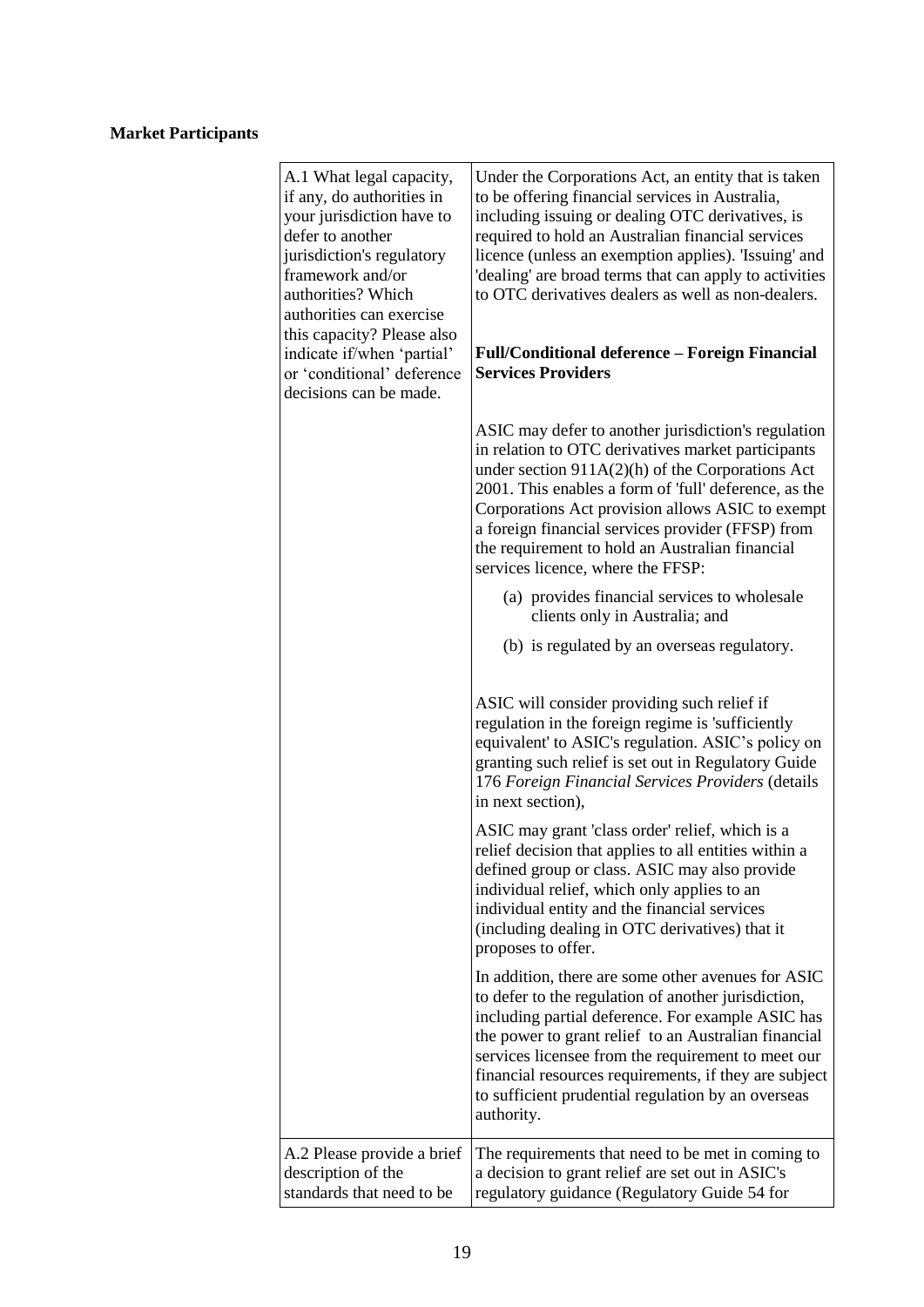| met in coming to a<br>decision as to whether to<br>exercise any such<br>deference, and the<br>criteria/inputs used in<br>assessing whether these<br>standards have been met<br>(e.g. whether "similar")<br>outcomes" is the standard | general guidance on cross border financial<br>regulation; and Regulatory Guide 176 which is<br>specific to FFSPs including OTC derivatives<br>market participants).                                                                                                                                                                                                                                                                         |
|--------------------------------------------------------------------------------------------------------------------------------------------------------------------------------------------------------------------------------------|---------------------------------------------------------------------------------------------------------------------------------------------------------------------------------------------------------------------------------------------------------------------------------------------------------------------------------------------------------------------------------------------------------------------------------------------|
|                                                                                                                                                                                                                                      | RG176 sets out when relief would be available for<br>FFSPs including OTC derivatives market<br>participants. It states relief may be available only<br>if:                                                                                                                                                                                                                                                                                  |
| used; whether an analysis<br>of enforcement regimes or<br>authority is included as                                                                                                                                                   | the particular financial services are<br>a)<br>provided in Australia to wholesale clients<br>only;                                                                                                                                                                                                                                                                                                                                          |
| part of the assessment;<br>whether reference is made<br>to implementation of<br>international standards;                                                                                                                             | b)<br>the particular financial services are<br>regulated by an overseas regulatory<br>authority;                                                                                                                                                                                                                                                                                                                                            |
| $etc.$ ).                                                                                                                                                                                                                            | the regulatory regime overseen by the<br>$\mathbf{c})$<br>overseas regulatory authority is<br>sufficiently equivalent to the Australian<br>regulatory regime;                                                                                                                                                                                                                                                                               |
|                                                                                                                                                                                                                                      | $\rm d$<br>there are effective cooperation<br>arrangements between the overseas<br>regulatory authority and ASIC;                                                                                                                                                                                                                                                                                                                           |
|                                                                                                                                                                                                                                      | the FFSP meets all the relevant conditions<br>e)<br>of relief. ASIC imposes standard conditions<br>on all FFSPs that may be eligible for relief,<br>including submitting to the non-exclusive<br>jurisdiction of the Australian courts,<br>notification and reporting (including<br>notifying ASIC of significant regulatory<br>actions in other jurisdictions), and<br>disclosure to clients that the entity is<br>operating under relief. |
|                                                                                                                                                                                                                                      | <b>Sufficiently equivalent</b>                                                                                                                                                                                                                                                                                                                                                                                                              |
|                                                                                                                                                                                                                                      | RG54 set out the general principles of cross-border<br>financial regulation, as well as specific equivalence<br>principles for making 'sufficient equivalence'<br>assessments. They are also covered in RG176. The<br>equivalence principles are:                                                                                                                                                                                           |
|                                                                                                                                                                                                                                      | a) The equivalent regulatory regime is<br>clear, transparent and certain;                                                                                                                                                                                                                                                                                                                                                                   |
|                                                                                                                                                                                                                                      | b) The equivalent regulatory regime is<br>consistent with the IOSCO Objectives<br>and Principles of Securities<br>Regulation;                                                                                                                                                                                                                                                                                                               |
|                                                                                                                                                                                                                                      | c) The equivalent regulatory regime is<br>adequately enforced in the home<br>jurisdiction;                                                                                                                                                                                                                                                                                                                                                  |
|                                                                                                                                                                                                                                      | d) The equivalent regulatory regime<br>achieves equivalent outcomes to the<br>Australian regulatory regime.                                                                                                                                                                                                                                                                                                                                 |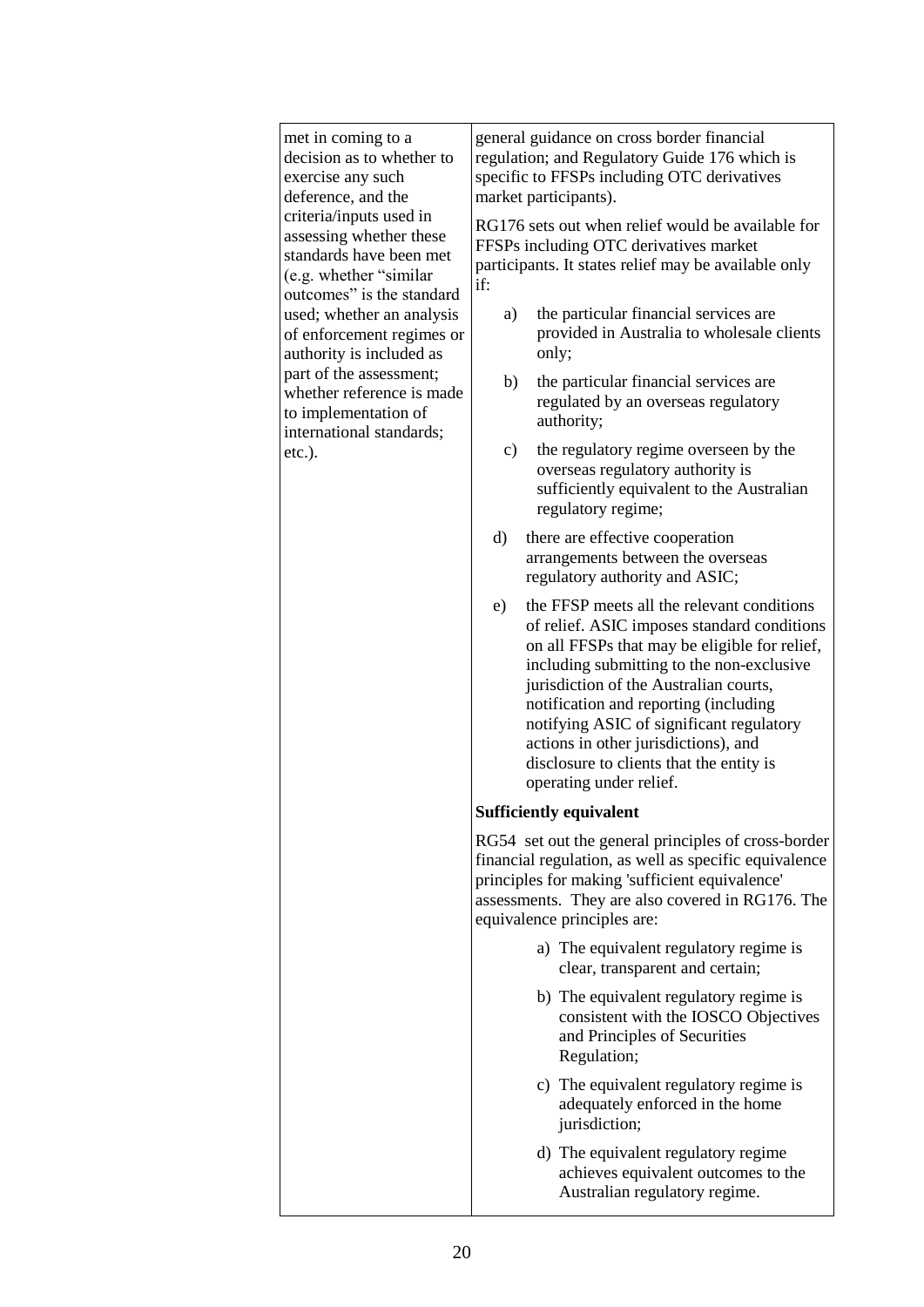|                                                                                                                                                                                                                                                                                                                                                                                                                     | These equivalent principals have been further<br>described above.                                                                                                                                                                                                                                                                                                                                                                                                                                                                                                                                                |
|---------------------------------------------------------------------------------------------------------------------------------------------------------------------------------------------------------------------------------------------------------------------------------------------------------------------------------------------------------------------------------------------------------------------|------------------------------------------------------------------------------------------------------------------------------------------------------------------------------------------------------------------------------------------------------------------------------------------------------------------------------------------------------------------------------------------------------------------------------------------------------------------------------------------------------------------------------------------------------------------------------------------------------------------|
|                                                                                                                                                                                                                                                                                                                                                                                                                     | <b>Effective Co-operation Arrangements</b>                                                                                                                                                                                                                                                                                                                                                                                                                                                                                                                                                                       |
|                                                                                                                                                                                                                                                                                                                                                                                                                     | RG 176 sets out ASIC's policy requirements for<br>co-operation arrangements. ASIC will grant relief<br>only if it is satisfied that there are effective<br>cooperation arrangements between the relevant<br>overseas regulatory authority and ASIC. This is a<br>matter for ASIC to decide, in consultation with the<br>relevant overseas regulatory authority.                                                                                                                                                                                                                                                  |
|                                                                                                                                                                                                                                                                                                                                                                                                                     | Effective cooperation arrangements will usually<br>be in the form of a Memorandum of<br>Understanding (MOU), or some other documented<br>arrangement,                                                                                                                                                                                                                                                                                                                                                                                                                                                            |
|                                                                                                                                                                                                                                                                                                                                                                                                                     | Effective cooperation arrangements will provide<br>for:                                                                                                                                                                                                                                                                                                                                                                                                                                                                                                                                                          |
|                                                                                                                                                                                                                                                                                                                                                                                                                     | the prompt sharing of information by<br>(a)<br>the relevant overseas regulatory<br>authority; and                                                                                                                                                                                                                                                                                                                                                                                                                                                                                                                |
|                                                                                                                                                                                                                                                                                                                                                                                                                     | (b) effective cooperation on:                                                                                                                                                                                                                                                                                                                                                                                                                                                                                                                                                                                    |
|                                                                                                                                                                                                                                                                                                                                                                                                                     | (i) supervision and investigation;<br>and                                                                                                                                                                                                                                                                                                                                                                                                                                                                                                                                                                        |
|                                                                                                                                                                                                                                                                                                                                                                                                                     | (ii) enforcement.                                                                                                                                                                                                                                                                                                                                                                                                                                                                                                                                                                                                |
| A.3 Please provide a brief<br>description of the process<br>by which a decision to<br>defer to another<br>jurisdiction is taken,<br>including any action that<br>needs to be initiated to<br>begin the process (e.g. an<br>application from a<br>jurisdiction or an entity),<br>the general time frame for<br>coming to a decision, any<br>processes in place for<br>reviewing a decision, and<br>whether any other | The application requirements are outlined in RG54<br>and RG176. There is no prescribed form for<br>applying for relief.                                                                                                                                                                                                                                                                                                                                                                                                                                                                                          |
|                                                                                                                                                                                                                                                                                                                                                                                                                     | An application is made by an entity, rather than a<br>jurisdiction, whether the relief sought is for a class<br>of entities or for individual relief. The applicant<br>entity provides information about its foreign<br>regulatory regime, the entity itself and the financial<br>services it proposes to offer, as well as any other<br>information required by ASIC. If an entity is<br>seeking individual relief, we also ask the entity to<br>notify its regulator. In addition, even if an entity is<br>covered by a class order, it is still required to write<br>to ASIC and provide certain information. |
| agreements or conditions<br>need to be met in order for<br>an affirmative decision to<br>be taken (e.g.                                                                                                                                                                                                                                                                                                             | ASIC would review the information provided by<br>the applicant and conduct our assessment of the<br>equivalence of the relevant foreign regime, based<br>on the Equivalence Principles set out in RG54.                                                                                                                                                                                                                                                                                                                                                                                                          |
| confidentiality<br>agreements, supervisory<br>cooperation, or reciprocal                                                                                                                                                                                                                                                                                                                                            | Generally, a decision by our internal policy<br>decision making bodies (such as our Regulatory<br>Policy Group) would be required.                                                                                                                                                                                                                                                                                                                                                                                                                                                                               |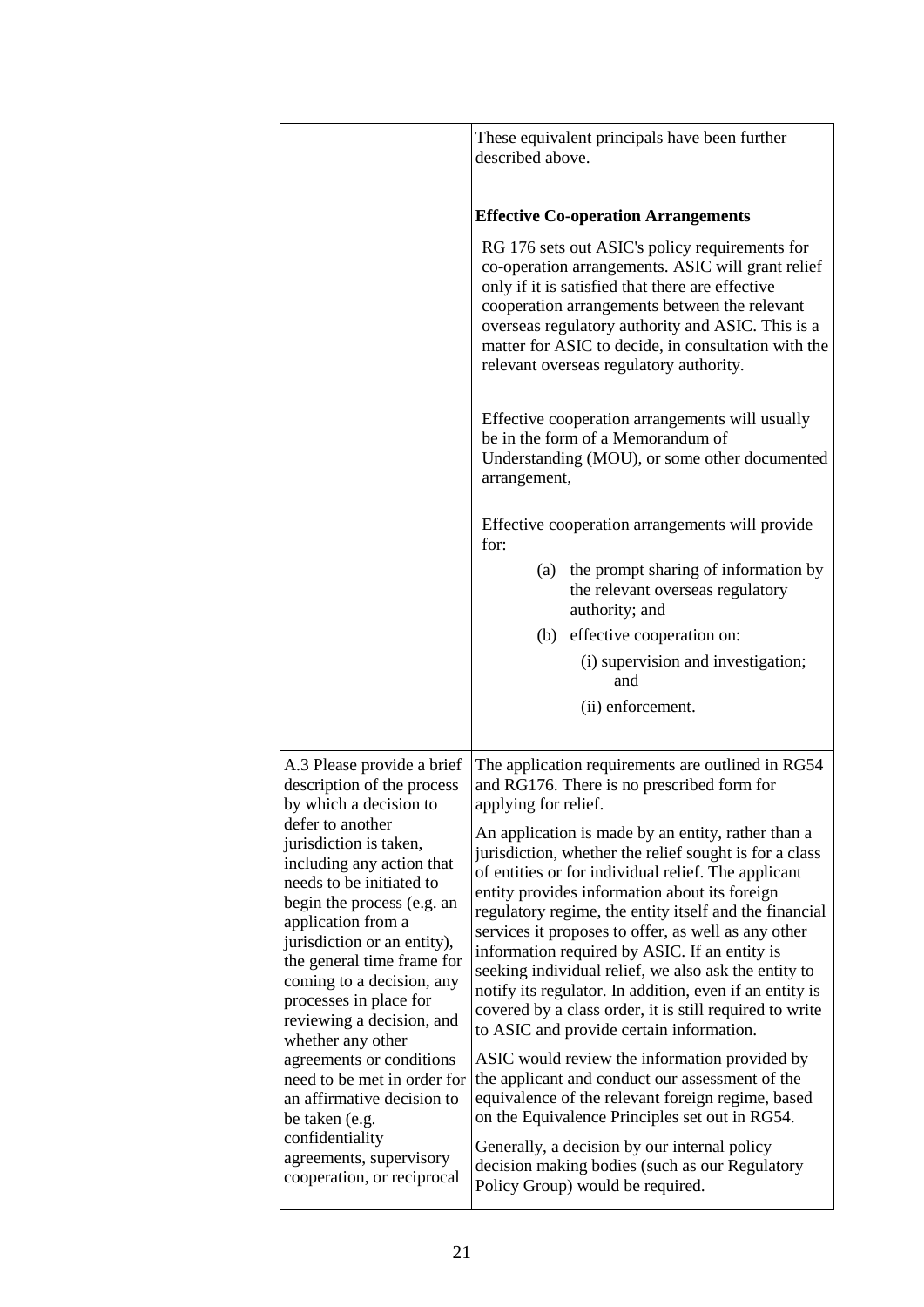|                                                                                                                                                                                                                              | arrangements).                                                       | The time taken to process an application varies and<br>would depend on the complexity of the issues<br>raised by the application.                                                                                                                                                                                                                              |  |
|------------------------------------------------------------------------------------------------------------------------------------------------------------------------------------------------------------------------------|----------------------------------------------------------------------|----------------------------------------------------------------------------------------------------------------------------------------------------------------------------------------------------------------------------------------------------------------------------------------------------------------------------------------------------------------|--|
|                                                                                                                                                                                                                              |                                                                      | As stated above, a pre-requisite for making a<br>decision to grant relief is that ASIC has adequate<br>cooperation arrangements with the relevant<br>overseas regulator.                                                                                                                                                                                       |  |
|                                                                                                                                                                                                                              |                                                                      | To facilitate enforcement actions in Australia, the<br>FFSP must execute and lodge with ASIC a deed<br>that sets out certain provisions. This deed is for the<br>benefit of, and is enforceable by, ASIC (and other<br>persons referred to in $s659B(1)$ of the Corporations<br>Act), and continues to apply even if the FFSP has<br>ceased to rely on relief. |  |
| A.4 Please provide<br>copies of, or weblinks to,<br>any documentation or<br>forms that have been<br>developed for sharing<br>with jurisdictions or<br>entities as part of the<br>comparability or<br>equivalence assessment. | relief.                                                              | As stated above, there is no prescribed form for applying for<br>relief under RG176. Section D of RG176 set out general<br>information about the process and requirements for applying for                                                                                                                                                                     |  |
|                                                                                                                                                                                                                              | for individual relief.                                               | Information Sheet <b>INFO 157</b> provides practical guidance to<br>entities seeking to provide financial services under the relevant<br>FFSP class orders. Question 3 of the Information Sheet sets out<br>the questions that entities are required to answer when applying                                                                                   |  |
| A.5 Please provide a list<br>of jurisdictions that you<br>have already determined                                                                                                                                            |                                                                      | ASIC has issued a number of class orders that grant relief to<br>FFSPs (which include OTC derivatives market participants. We<br>have also issued individual relief to a number of entities.                                                                                                                                                                   |  |
| to be comparable or                                                                                                                                                                                                          | The class orders apply to entities regulated by:                     |                                                                                                                                                                                                                                                                                                                                                                |  |
| equivalent, if any (and<br>for what regulatory<br>purposes), and please                                                                                                                                                      | a) UK FSA [CO 03/1099] (which carries over to the UK FCA<br>and PRA) |                                                                                                                                                                                                                                                                                                                                                                |  |
| note any jurisdictions for<br>which a determination is                                                                                                                                                                       | b) US SEC $[CO 03/1100]$                                             |                                                                                                                                                                                                                                                                                                                                                                |  |
| pending.                                                                                                                                                                                                                     | c) US Federal Reserve and OCC [CO 03/1101]                           |                                                                                                                                                                                                                                                                                                                                                                |  |
|                                                                                                                                                                                                                              | d) Singapore MAS $[CO 03/1102]$                                      |                                                                                                                                                                                                                                                                                                                                                                |  |
|                                                                                                                                                                                                                              | e) Hong Kong SFC $[CO 03/1103]$                                      |                                                                                                                                                                                                                                                                                                                                                                |  |
|                                                                                                                                                                                                                              | f) US CFTC [CO 04/829]                                               |                                                                                                                                                                                                                                                                                                                                                                |  |
|                                                                                                                                                                                                                              | g) German BaFin [CO 04/1313]                                         |                                                                                                                                                                                                                                                                                                                                                                |  |

**Part B:** With respect to **requirements on market participants** related to: reporting to TRs; clearing transactions through CCPs; capital, margin and/or other risk mitigation requirements; and executing transactions on exchanges or electronic platforms:

#### **Reporting to TRs**

| B.1 What legal capacity, if   | ASIC has made derivative transaction rules dealing with the reporting |  |
|-------------------------------|-----------------------------------------------------------------------|--|
| any, do authorities in your   | of OTC derivative transactions, once a determination is made by the   |  |
| jurisdiction have to defer to | Minister that certain products may be subject to a reporting          |  |
| another jurisdiction's        |                                                                       |  |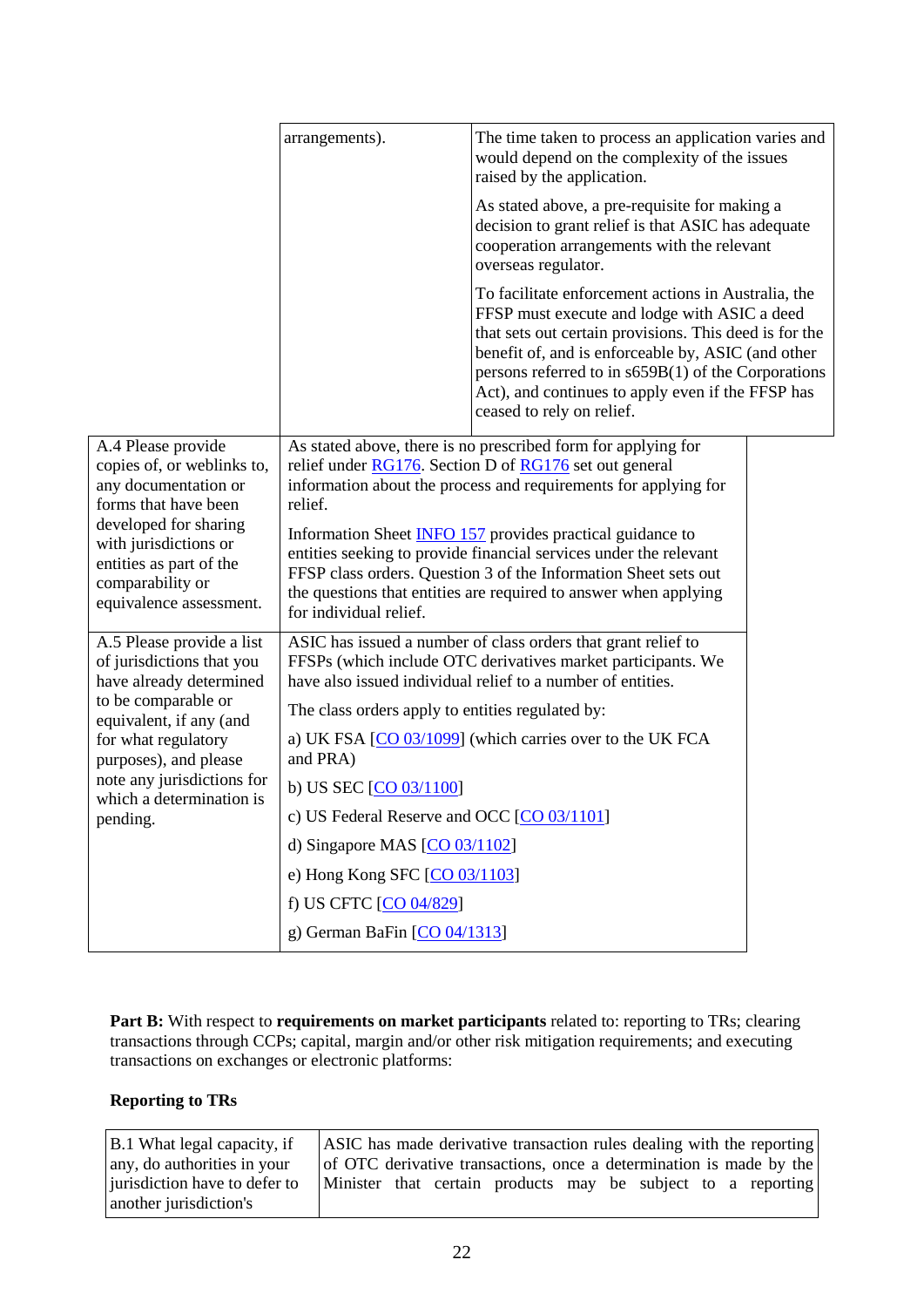| regulatory framework and/or<br>authorities? Which<br>authorities can exercise this<br>capacity? Please also indicate<br>if/when 'partial' or<br>'conditional' deference<br>decisions can be made. | requirement.                                                                                                                                                                                                                                                                                                                                                                                                                                                                                                                                                                                          |
|---------------------------------------------------------------------------------------------------------------------------------------------------------------------------------------------------|-------------------------------------------------------------------------------------------------------------------------------------------------------------------------------------------------------------------------------------------------------------------------------------------------------------------------------------------------------------------------------------------------------------------------------------------------------------------------------------------------------------------------------------------------------------------------------------------------------|
|                                                                                                                                                                                                   | Full/conditional deference - Alternative reporting                                                                                                                                                                                                                                                                                                                                                                                                                                                                                                                                                    |
|                                                                                                                                                                                                   | A form of substituted compliance is available to non-Australian<br>Reporting Entities (as defined) under the ASIC Rules. Where a non-<br>Australian Reporting Entity is subject to the reporting obligation<br>(generally where a trade has been booked to the profit and loss account<br>of a branch in Australia or entered into in Australia), and there is a<br>prescribed TR in the jurisdiction where the non-Australian entity is<br>established, and either:                                                                                                                                  |
|                                                                                                                                                                                                   | (a) the Reporting Entity or another entity reports information<br>about a Reportable Transaction or Reportable Position to the<br>Prescribed Repository in accordance with a substantially<br>equivalent reporting obligation in that jurisdiction, or<br>(b) the Reporting Entity is exempt in that jurisdiction from the<br>reporting obligation in relation to a Reportable Transaction or<br>Reportable Position, or there is no reporting obligation in that<br>jurisdiction in relation to a Reportable Transaction or<br>Reportable Position,                                                  |
|                                                                                                                                                                                                   | the Reporting Entity is not required to comply with the Reporting<br>Requirements set out in the ASIC Rules in relation to that Reportable<br>Transaction or Reportable Position (see Rule 2.2.1(3)). (Alternative<br>Reporting)                                                                                                                                                                                                                                                                                                                                                                      |
|                                                                                                                                                                                                   | The Reporting Entity determines whether it qualifies for Alternative<br>Reporting. ASIC does not make any determination about which<br>jurisdictions are considered to have requirements that a substantially<br>equivalent to ASIC reporting requirements.                                                                                                                                                                                                                                                                                                                                           |
|                                                                                                                                                                                                   | In Regulatory Guide 251 Derivative Transaction Reporting, ASIC<br>provides some guidance on how reporting entities should determine if<br>requirements in a foreign jurisdiction are substantially equivalent to<br>ASIC requirements. RG 251.54-57 states that, in determining whether<br>the information reported is substantially equivalent to the information<br>required to be reported under the derivative transaction rules, reporting<br>entities should consider the overall scope of the information that is<br>reported.                                                                 |
|                                                                                                                                                                                                   | RG 251.55 further states that ASIC does not consider that every data<br>field reported must be the same as the requirements under the rules<br>applicable to that transaction. This could mean that reporting entities<br>may not report every single data field required to be reported under the<br>derivative transaction rules (reporting), or that the information reported<br>in some fields is similar in substance, but not identical, to the<br>information required for those fields under the rules.                                                                                       |
|                                                                                                                                                                                                   | ASIC states that it would generally consider that the information<br>reported is substantially equivalent to that required to be reported in<br>Australia where the information is reported in accordance with the<br>reporting obligations in other jurisdictions that have implemented<br>derivative transaction reporting requirements. This is because the data<br>required to be reported in jurisdictions that have implemented, or are in<br>the process of implementing, reporting obligations that require the<br>reporting of fields that are similar in number and substance to the fields |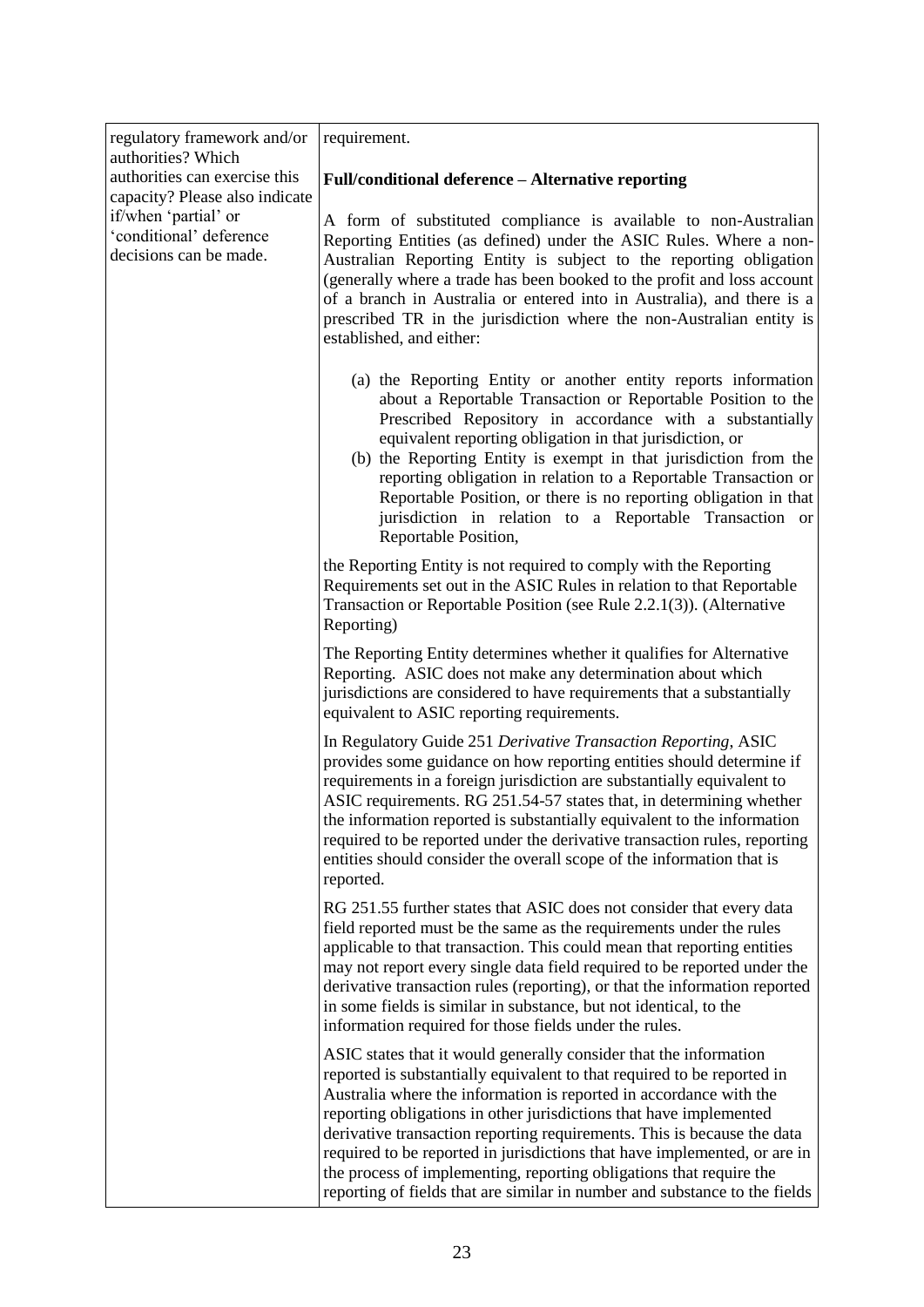|                                                                                                                                                                                                                                                                                                                                                                                                                                                                                                                                                                                                                        | required to be reported under the rules.                                                                                                                                                                                                                                                                                                                                                                                                                                                                                                                                                                           |
|------------------------------------------------------------------------------------------------------------------------------------------------------------------------------------------------------------------------------------------------------------------------------------------------------------------------------------------------------------------------------------------------------------------------------------------------------------------------------------------------------------------------------------------------------------------------------------------------------------------------|--------------------------------------------------------------------------------------------------------------------------------------------------------------------------------------------------------------------------------------------------------------------------------------------------------------------------------------------------------------------------------------------------------------------------------------------------------------------------------------------------------------------------------------------------------------------------------------------------------------------|
|                                                                                                                                                                                                                                                                                                                                                                                                                                                                                                                                                                                                                        | Finally at RG 251.57, ASIC states that as at the time of publication of<br>the RG (August 2013), the jurisdictions that it considers to have<br>implemented reporting obligations that require the reporting of<br>substantially equivalent information as that required to be reported in<br>Australia are Japan and (in respect of the CFTC's reporting rules) the<br>United States. Other jurisdictions that we expect will require reporting<br>of information that is substantially equivalent to information required<br>to be reported in Australia include the European Union, Hong Kong<br>and Singapore. |
| B.2 Please provide a brief<br>description of the standards<br>that need to be met in coming<br>to a decision as to whether to<br>exercise any such deference,<br>and the criteria/inputs used in<br>assessing whether these<br>standards have been met (e.g.<br>whether "similar outcomes"<br>is the standard used; whether<br>an analysis of enforcement<br>regimes or authority is<br>included as part of the<br>assessment; whether<br>reference is made to<br>implementation of<br>international standards; etc.).                                                                                                 | As per the above, the obligation is placed onto reporting entities to<br>determine whether the derivative information reported is substantially<br>equivalent to the information required to be reported under the<br>derivative transaction rules. ASIC has provided guidance in the RG<br>251 to assist reporting entities in making this determination.                                                                                                                                                                                                                                                         |
| B.3 Please provide a brief<br>description of the process by<br>which a decision to defer to<br>another jurisdiction is taken,<br>including any action that<br>needs to be initiated to begin<br>the process (e.g. an<br>application from a<br>jurisdiction or an entity), the<br>general time frame for<br>coming to a decision, any<br>processes in place for<br>reviewing a decision, and<br>whether any other<br>agreements or conditions<br>need to be met in order for an<br>affirmative decision to be<br>taken (e.g. confidentiality<br>agreements, supervisory<br>cooperation, or reciprocal<br>arrangements). | As per response to B.2.                                                                                                                                                                                                                                                                                                                                                                                                                                                                                                                                                                                            |
| B.4 Please provide copies of,<br>or weblinks to, any<br>documentation or forms that                                                                                                                                                                                                                                                                                                                                                                                                                                                                                                                                    | <b>ASIC Derivative Transaction Rules (Reporting) 2013</b><br>http://www.comlaw.gov.au/Details/F2013L01345                                                                                                                                                                                                                                                                                                                                                                                                                                                                                                          |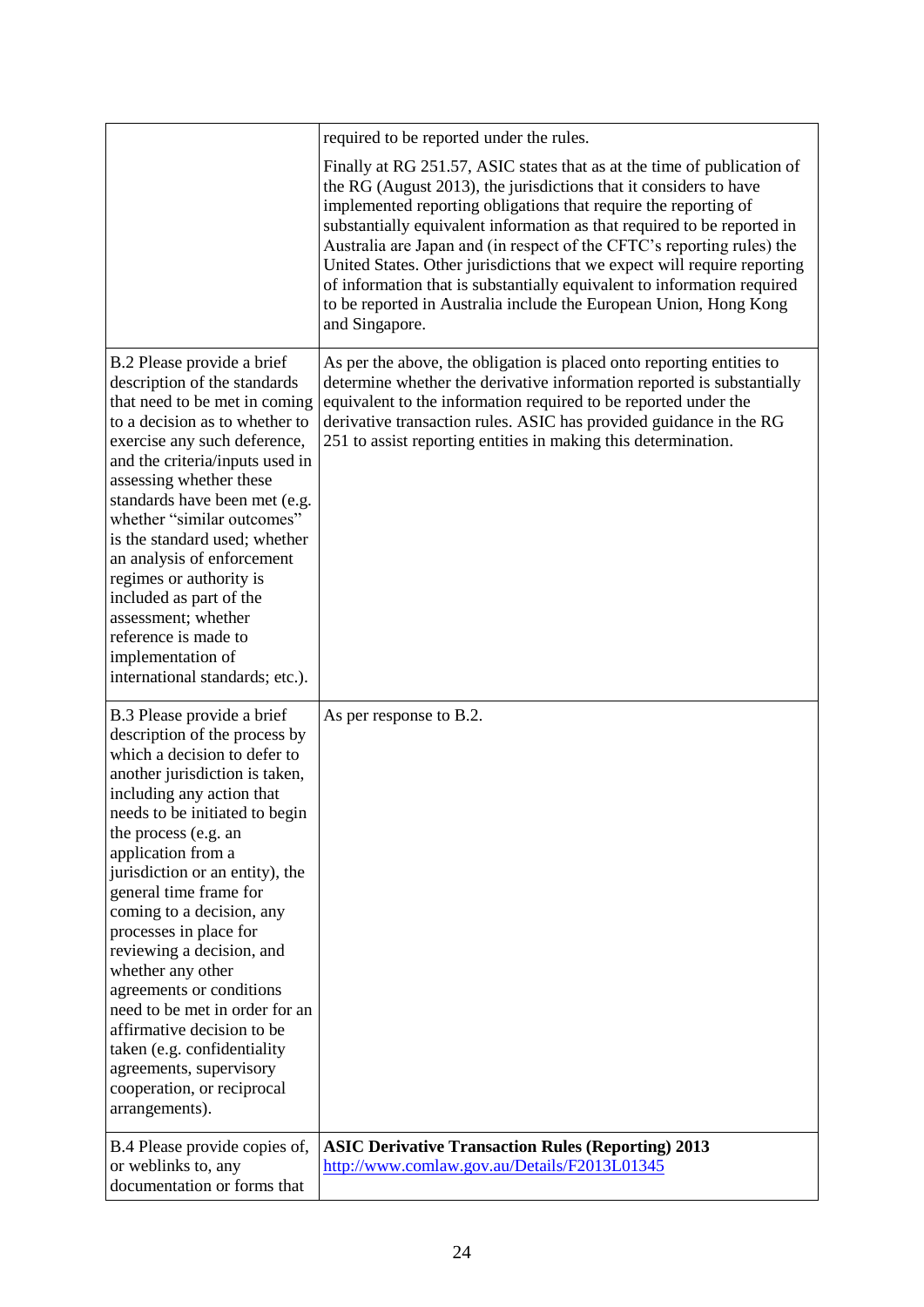| have been developed for<br>sharing with jurisdictions or<br>entities as part of the<br>comparability or equivalence<br>assessment.                                                                                                                  | <b>Regulatory Guide 251 - Derivative transaction reporting</b><br>http://www.asic.gov.au/asic/pdflib.nsf/LookupByFileName/rg251-<br>published-29-August-2013.pdf/\$file/rg251-published-29-August-<br>2013.pdf                                                                                                                                                                                                                                                                                                                                                                                                                                                                                                                                                                                                                                                                                                   |
|-----------------------------------------------------------------------------------------------------------------------------------------------------------------------------------------------------------------------------------------------------|------------------------------------------------------------------------------------------------------------------------------------------------------------------------------------------------------------------------------------------------------------------------------------------------------------------------------------------------------------------------------------------------------------------------------------------------------------------------------------------------------------------------------------------------------------------------------------------------------------------------------------------------------------------------------------------------------------------------------------------------------------------------------------------------------------------------------------------------------------------------------------------------------------------|
| B.5 Please provide a list of<br>jurisdictions that you have<br>already determined to be<br>comparable or equivalent, if<br>any (and for what regulatory<br>purposes), and please note<br>any jurisdictions for which a<br>determination is pending. | As per the response to B.2, ASIC stated that as at the time of<br>publication of RG 251 (August 2013), the jurisdictions that it<br>considered to have implemented reporting obligations that require the<br>reporting of substantially equivalent information as that required to be<br>reported in Australia are Japan and (in respect of the CFTC's reporting<br>rules) the United States. Other jurisdictions that ASIC expects will<br>require reporting of information that is substantially equivalent to<br>information required to be reported in Australia include the European<br>Union, Hong Kong and Singapore.<br>In June 2014, ASIC published regulatory guidance that states ASIC<br>considers a number of jurisdictions' trade reporting requirements are<br>equivalent to the Australian requirements, including the requirements<br>of the European Union (EU), Japan, and CFTC. <sup>2</sup> |

#### **Mandatory Central Clearing**

 $\overline{a}$ 

| B.1 What legal capacity, if<br>any, do authorities in your<br>jurisdiction have to defer to<br>another jurisdiction's<br>regulatory framework and/or<br>authorities? Which<br>authorities can exercise this<br>capacity? Please also indicate<br>if/when 'partial' or<br>'conditional' deference<br>decisions can be made. | Subsection 901A(1) of the Corporations Act provides that ASIC may<br>make derivative transaction rules dealing with the mandatory clearing<br>of OTC derivative transactions, once a determination is made by the<br>Minister that certain products may be subject to a clearing requirement.<br>In the <b>July 2013</b> report on the Australian OTC Derivatives market,<br>ASIC and other Council of Financial Regulators agencies<br>recommended that Government mandate mandatory clearing of OTC<br>transactions among internationally active dealers in G4-denominated<br>(ie USD, EUR, GBP, JPY) interest rate derivatives. On 27 February<br>2014, in line with this recommendation, the Government published a<br>Paper proposing such a mandate. The consultation period closed on 10<br>April and Government is considering its response. |
|----------------------------------------------------------------------------------------------------------------------------------------------------------------------------------------------------------------------------------------------------------------------------------------------------------------------------|------------------------------------------------------------------------------------------------------------------------------------------------------------------------------------------------------------------------------------------------------------------------------------------------------------------------------------------------------------------------------------------------------------------------------------------------------------------------------------------------------------------------------------------------------------------------------------------------------------------------------------------------------------------------------------------------------------------------------------------------------------------------------------------------------------------------------------------------------|
|                                                                                                                                                                                                                                                                                                                            | On 3 April 2014, ASIC, APRA and RBA published their latest Report<br>on the Australian OTC derivatives market. The report recommends that<br>the Government consider a mandatory clearing obligation for OTC<br>transactions in Australian Dollar (AUD) interest rate derivatives for the<br>dealer market.                                                                                                                                                                                                                                                                                                                                                                                                                                                                                                                                          |
|                                                                                                                                                                                                                                                                                                                            | The Government's response to this recommendation has not yet been<br>finalised, and therefore ASIC does not yet have powers to make rules<br>in respect of mandatory clearing requirements. If and when the<br>Minister makes a determination that certain products should be subject<br>to a mandatory clearing obligation, then ASIC would likely consult on                                                                                                                                                                                                                                                                                                                                                                                                                                                                                       |

<sup>2</sup> See [http://www.asic.gov.au/asic/asic.nsf/byheadline/ASIC-Derivative-Transaction-Rules-%28Reporting%29-](http://www.asic.gov.au/asic/asic.nsf/byheadline/ASIC-Derivative-Transaction-Rules-%28Reporting%29-2013-–-FAQs?openDocument#a2) [2013-–-FAQs?openDocument#a2](http://www.asic.gov.au/asic/asic.nsf/byheadline/ASIC-Derivative-Transaction-Rules-%28Reporting%29-2013-–-FAQs?openDocument#a2).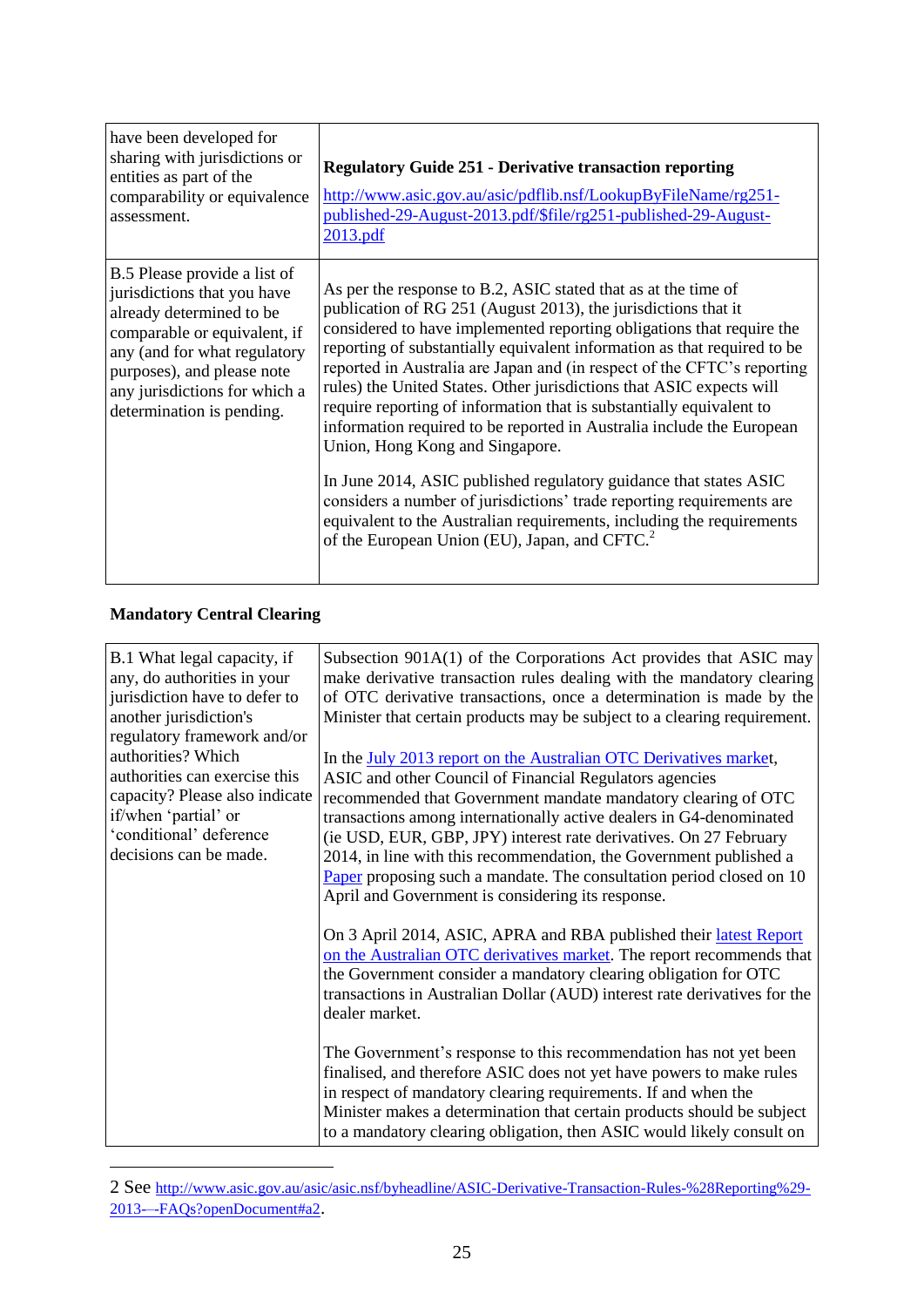|                                                                                                                                                                                                                                                                                                                                                                                                                                                                                                                                                                                                                        | and make rules to implement a mandatory clearing requirement. This<br>consultation would include consideration of the extent to which ASIC<br>would defer to another jurisdiction's regulatory framework for<br>mandatory clearing.<br>It should be noted that the Corporations Act provides that mandatory            |
|------------------------------------------------------------------------------------------------------------------------------------------------------------------------------------------------------------------------------------------------------------------------------------------------------------------------------------------------------------------------------------------------------------------------------------------------------------------------------------------------------------------------------------------------------------------------------------------------------------------------|------------------------------------------------------------------------------------------------------------------------------------------------------------------------------------------------------------------------------------------------------------------------------------------------------------------------|
|                                                                                                                                                                                                                                                                                                                                                                                                                                                                                                                                                                                                                        | clearing obligations can require clearing to be effected through licensed<br>CCPs (either domestic or overseas) or through prescribed CCPs. At the<br>appropriate time, ASIC would need to consider in what circumstances<br>clearing through CCPs that were not licensed but were prescribed<br>would be appropriate. |
| B.2 Please provide a brief<br>description of the standards<br>that need to be met in coming<br>to a decision as to whether to<br>exercise any such deference,<br>and the criteria/inputs used in<br>assessing whether these<br>standards have been met (e.g.<br>whether "similar outcomes"<br>is the standard used; whether<br>an analysis of enforcement<br>regimes or authority is<br>included as part of the<br>assessment; whether<br>reference is made to<br>implementation of<br>international standards; etc.).                                                                                                 | Per the response to B.1, these considerations would be subject to future<br>ASIC consultation and rulemaking, if and when the Minister makes a<br>determination that certain products should be subject to a clearing<br>requirement.                                                                                  |
| B.3 Please provide a brief<br>description of the process by<br>which a decision to defer to<br>another jurisdiction is taken,<br>including any action that<br>needs to be initiated to begin<br>the process (e.g. an<br>application from a<br>jurisdiction or an entity), the<br>general time frame for<br>coming to a decision, any<br>processes in place for<br>reviewing a decision, and<br>whether any other<br>agreements or conditions<br>need to be met in order for an<br>affirmative decision to be<br>taken (e.g. confidentiality<br>agreements, supervisory<br>cooperation, or reciprocal<br>arrangements). | See the response to B.1.                                                                                                                                                                                                                                                                                               |
| B.4 Please provide copies of,<br>or weblinks to, any<br>documentation or forms that                                                                                                                                                                                                                                                                                                                                                                                                                                                                                                                                    | See the response to B.1.                                                                                                                                                                                                                                                                                               |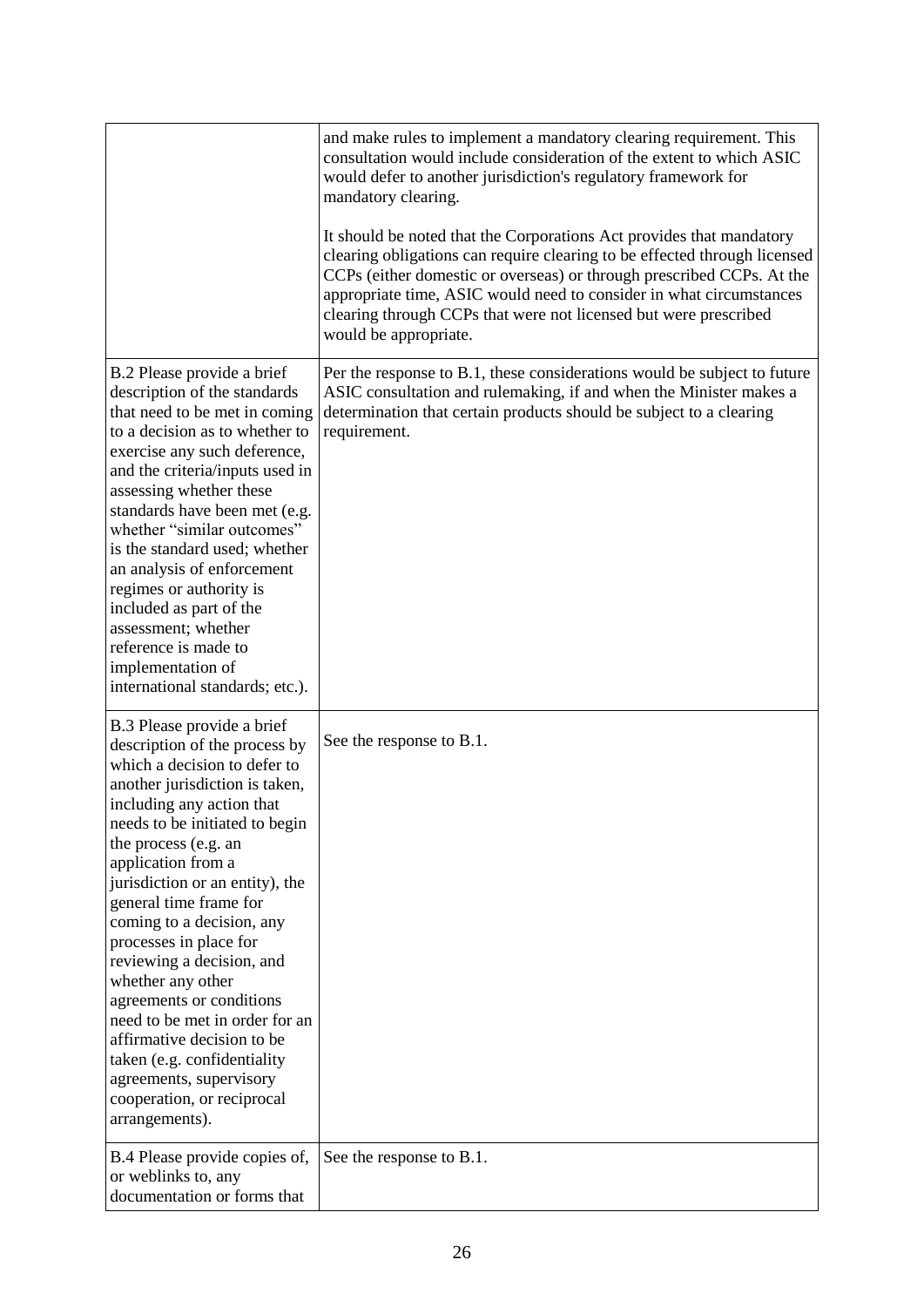| have been developed for<br>sharing with jurisdictions or<br>entities as part of the<br>comparability or equivalence<br>assessment.                                                                                                                  |                          |
|-----------------------------------------------------------------------------------------------------------------------------------------------------------------------------------------------------------------------------------------------------|--------------------------|
| B.5 Please provide a list of<br>jurisdictions that you have<br>already determined to be<br>comparable or equivalent, if<br>any (and for what regulatory<br>purposes), and please note<br>any jurisdictions for which a<br>determination is pending. | See the response to B.1. |

# **Financial resource requirements and risk mitigation requirements:**

| B.1 What legal capacity, if<br>any, do authorities in your<br>jurisdiction have to defer to<br>another jurisdiction's<br>regulatory framework<br>and/or authorities? Which<br>authorities can exercise this<br>capacity? Please also<br>indicate if/when 'partial' or<br>'conditional' deference<br>decisions can be made. | ASIC may defer to another jurisdiction's regulation in relation to OTC<br>derivatives market participants under section $911A(2)(h)$ of the<br>Corporations Act 2001. This enables a form of 'full' deference, as the<br>Corporations Act provision allows ASIC to exempt a foreign financial<br>services provider (FFSP) from the requirement to hold an Australian<br>financial services licence, where the FFSP:<br>(a) provides services to wholesale clients only; and<br>(b) is regulated by an overseas regulatory authority.<br>Where OTC derivatives market participants would be required to hold an<br>Australian financial services licence, including financial resources<br>requirements and general risk management requirements, this provision<br>of the Corporations Act enables ASIC to exercise deference to foreign<br>regimes in relation to these requirements.<br>Please refer to Part A (OTC derivatives market participants) for details. |
|----------------------------------------------------------------------------------------------------------------------------------------------------------------------------------------------------------------------------------------------------------------------------------------------------------------------------|---------------------------------------------------------------------------------------------------------------------------------------------------------------------------------------------------------------------------------------------------------------------------------------------------------------------------------------------------------------------------------------------------------------------------------------------------------------------------------------------------------------------------------------------------------------------------------------------------------------------------------------------------------------------------------------------------------------------------------------------------------------------------------------------------------------------------------------------------------------------------------------------------------------------------------------------------------------------|
|                                                                                                                                                                                                                                                                                                                            | <b>APRA</b>                                                                                                                                                                                                                                                                                                                                                                                                                                                                                                                                                                                                                                                                                                                                                                                                                                                                                                                                                         |
|                                                                                                                                                                                                                                                                                                                            | As stated in A.1 under the Corporations Act, an entity that is taken to be<br>offering financial services in Australia, including issuing or dealing OTC<br>derivatives, is required to hold an Australian financial services licence<br>(AFSL) unless an exemption applies. APRA prudentially regulates<br>AFSL market participants that have been licenced by APRA as<br>Authorised Deposit Institutions (ADIs). The APRA regulated AFSL<br>market participants' capital, margin and/or other risk mitigation<br>requirements are deferred to it under section $912A(1)(d)$ & (h) of the<br>Corporations Act 2001 where a financial services licensee must, unless<br>the licensee is a body regulated by APRA--have (d)available adequate<br>resources including financial i.e. capital and (h) adequate risk<br>management systems i.e. margin and/or other risk mitigation<br>requirements.                                                                    |
|                                                                                                                                                                                                                                                                                                                            | Other cases where APRA may defer to another jurisdiction's regulatory<br>framework and/or authorities (such as where the ADI is a foreign ADI)<br>are:                                                                                                                                                                                                                                                                                                                                                                                                                                                                                                                                                                                                                                                                                                                                                                                                              |
|                                                                                                                                                                                                                                                                                                                            | Capital: APS 110 – capital adequacy states these rules apply to all                                                                                                                                                                                                                                                                                                                                                                                                                                                                                                                                                                                                                                                                                                                                                                                                                                                                                                 |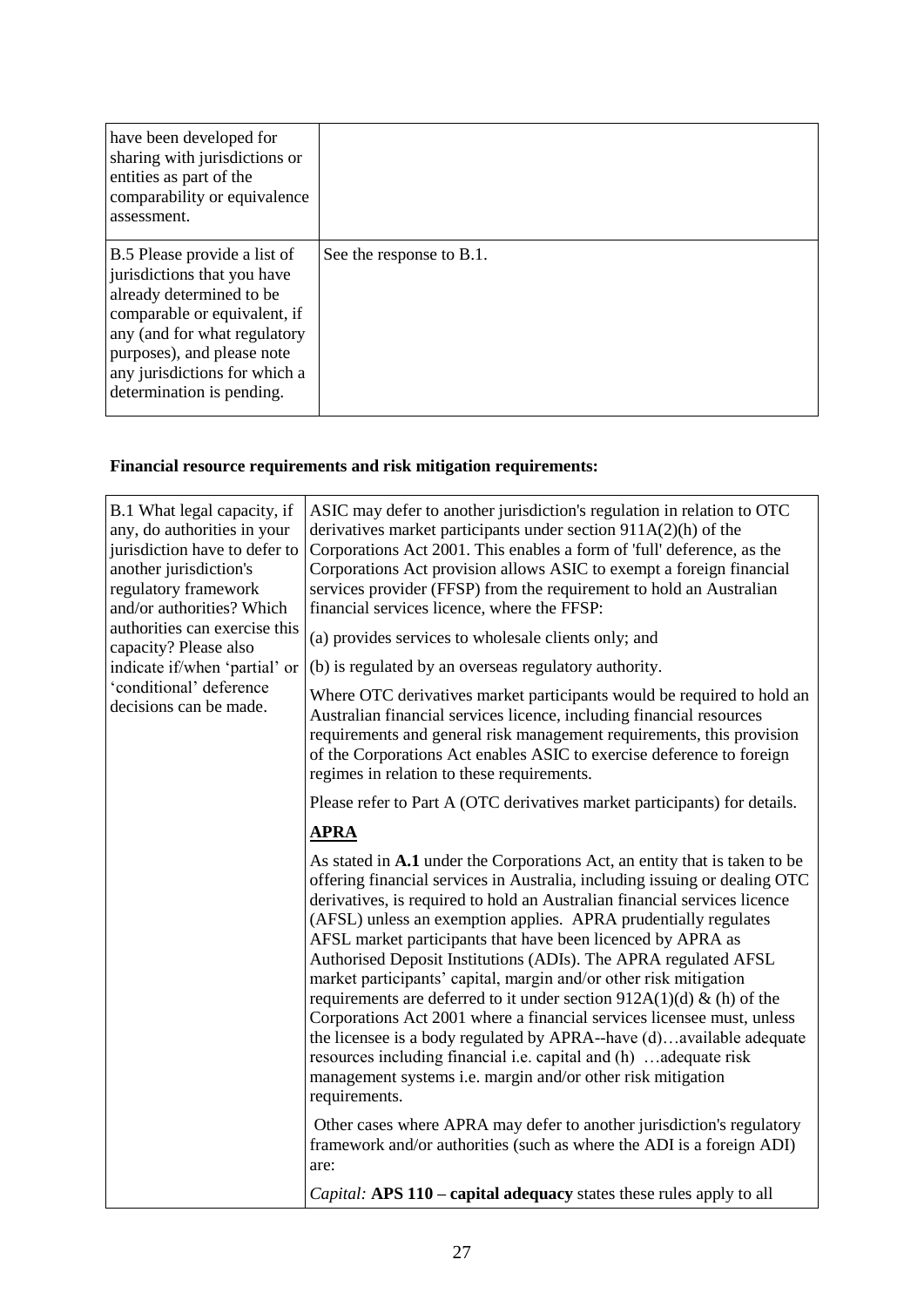|                                                                                                                                                                                                                                                                                                                                                                                                                                                                                                                                 | ADIs under the Banking Act, subject to paragraph 3 where these rules do<br>not apply to a foreign ADI, which must, however, be subject to<br>comparable capital adequacy standards in its home country. A foreign<br>ADI has the meaning in section 5 of the Banking Act. Also APS 112 –<br>CA: Standardised Approach to Credit Risk states that those rules<br>apply to all ADIs with the exception of (a) foreign ADIs. These capital<br>rules cover trade exposure [paragraph 9 (cc)] and default fund guarantee<br>provided to a CCP [paragraphs 27 to 30 of Attachment C]3. |
|---------------------------------------------------------------------------------------------------------------------------------------------------------------------------------------------------------------------------------------------------------------------------------------------------------------------------------------------------------------------------------------------------------------------------------------------------------------------------------------------------------------------------------|----------------------------------------------------------------------------------------------------------------------------------------------------------------------------------------------------------------------------------------------------------------------------------------------------------------------------------------------------------------------------------------------------------------------------------------------------------------------------------------------------------------------------------------------------------------------------------|
| B.2 Please provide a brief<br>description of the standards<br>that need to be met in<br>coming to a decision as to<br>whether to exercise any<br>such deference, and the<br>criteria/inputs used in<br>assessing whether these<br>standards have been met<br>(e.g. whether "similar<br>outcomes" is the standard<br>used; whether an analysis<br>of enforcement regimes or<br>authority is included as part<br>of the assessment; whether<br>reference is made to<br>implementation of<br>international standards;<br>$etc.$ ). | Please refer to B1 and A2.                                                                                                                                                                                                                                                                                                                                                                                                                                                                                                                                                       |
| B.3 Please provide a brief<br>description of the process<br>by which a decision to<br>defer to another jurisdiction<br>is taken, including any<br>action that needs to be<br>initiated to begin the<br>process (e.g. an application<br>from a jurisdiction or an<br>entity), the general time<br>frame for coming to a<br>decision, any processes in<br>place for reviewing a<br>decision, and whether any<br>other agreements or<br>conditions need to be met<br>in order for an affirmative                                   | Please refer to B1 and A3.                                                                                                                                                                                                                                                                                                                                                                                                                                                                                                                                                       |

<sup>3</sup> Trade exposure calculation of current exposure plus potential future exposure refer to Attachment B – paragraph 1-11 – talks about calculation of CEA in general (i.e. factors for PFE etc.) and Attachment C – paragraph 6 (b) for transactions covered by an eligible bilateral netting agreement, the CEA is calculated under paragraph 28 of Attachment J and adjusted for collateralisation of that netting set under paragraph 27 of Attachment H.

 $\overline{a}$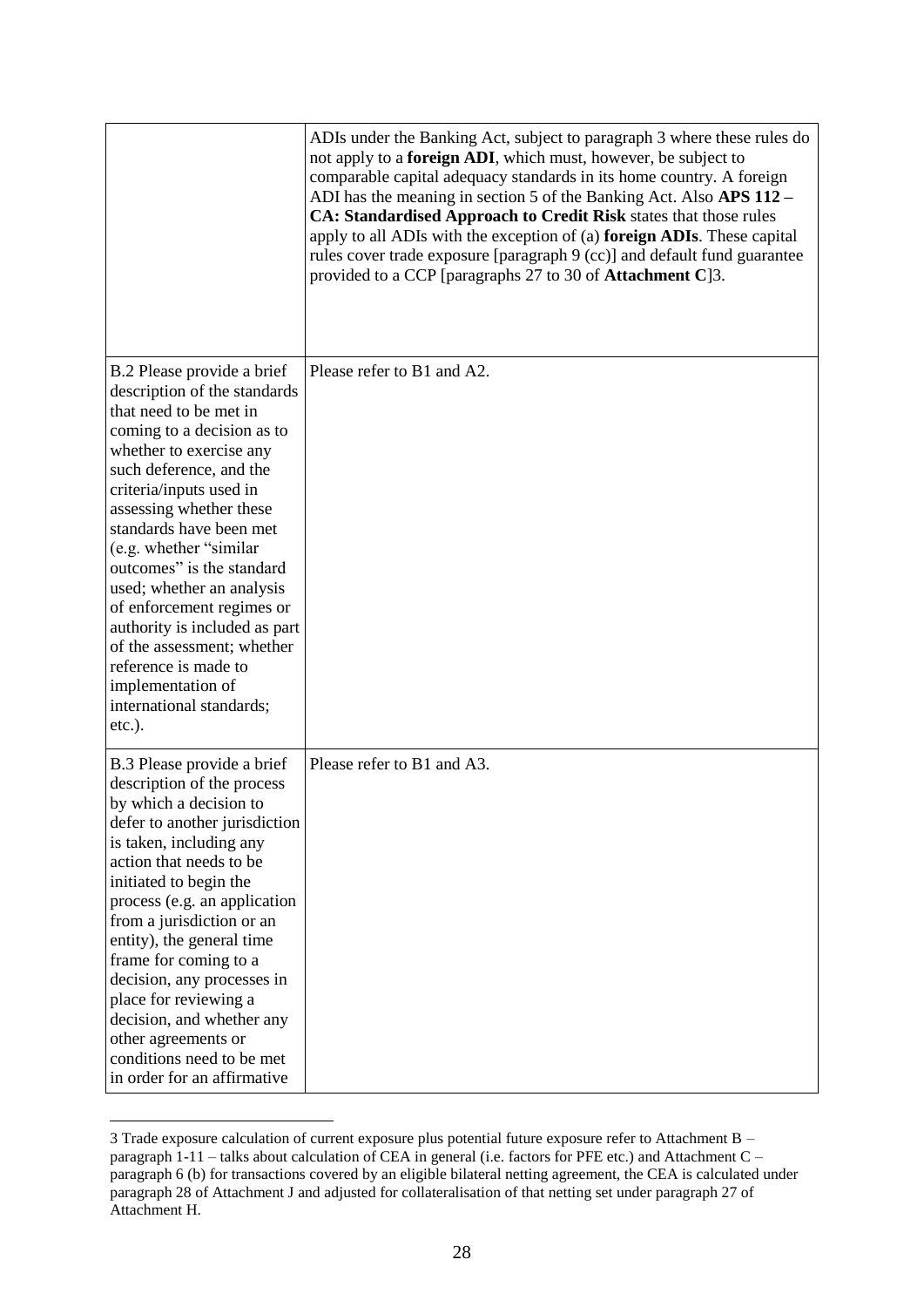| decision to be taken (e.g.<br>confidentiality agreements,<br>supervisory cooperation, or<br>reciprocal arrangements).                                                                                                                                  |                                                                                                                                                                                                                                                                                                                                                                                          |
|--------------------------------------------------------------------------------------------------------------------------------------------------------------------------------------------------------------------------------------------------------|------------------------------------------------------------------------------------------------------------------------------------------------------------------------------------------------------------------------------------------------------------------------------------------------------------------------------------------------------------------------------------------|
| B.4 Please provide copies<br>of, or weblinks to, any<br>documentation or forms<br>that have been developed<br>for sharing with<br>jurisdictions or entities as<br>part of the comparability or<br>equivalence assessment.                              | Please refer to B1 and A4.<br><b>APRA:</b><br><b>APS110 – Capital Adequacy</b><br>http://www.apra.gov.au/adi/PrudentialFramework/Documents/Basel-III-<br>Prudential-Standard-APS-110-(January-2013).pdf<br>APS 112 – Capital Adequacy: Standardised Approach to Credit Risk<br>http://www.apra.gov.au/adi/PrudentialFramework/Documents/Prudential-<br>standard-APS-112-January-2008.pdf |
| B.5 Please provide a list of<br>jurisdictions that you have<br>already determined to be<br>comparable or equivalent,<br>if any (and for what<br>regulatory purposes), and<br>please note any<br>jurisdictions for which a<br>determination is pending. | Please refer to B1 and A5.                                                                                                                                                                                                                                                                                                                                                               |

# **Margin requirements:**

| B.1 What legal capacity, if<br>any, do authorities in your<br>jurisdiction have to defer to<br>another jurisdiction's<br>regulatory framework and/or<br>authorities? Which<br>authorities can exercise this<br>capacity? Please also indicate<br>if/when 'partial' or<br>'conditional' deference<br>decisions can be made.                                | The regime for imposing margin requirements consistent with the<br>BCBS-IOSCO framework is still under consideration in Australia.<br>The Australian government and agencies will take into account the<br>need to seek internationally consistent application of margin<br>requirements when developing our framework. This would include<br>consideration of where it would be appropriate to defer to another<br>jurisdiction's regulatory framework in relation to margin. |
|-----------------------------------------------------------------------------------------------------------------------------------------------------------------------------------------------------------------------------------------------------------------------------------------------------------------------------------------------------------|--------------------------------------------------------------------------------------------------------------------------------------------------------------------------------------------------------------------------------------------------------------------------------------------------------------------------------------------------------------------------------------------------------------------------------------------------------------------------------|
| B.2 Please provide a brief<br>description of the standards<br>that need to be met in coming<br>to a decision as to whether to<br>exercise any such deference,<br>and the criteria/inputs used in<br>assessing whether these<br>standards have been met (e.g.<br>whether "similar outcomes"<br>is the standard used; whether<br>an analysis of enforcement | Please refer to B1.                                                                                                                                                                                                                                                                                                                                                                                                                                                            |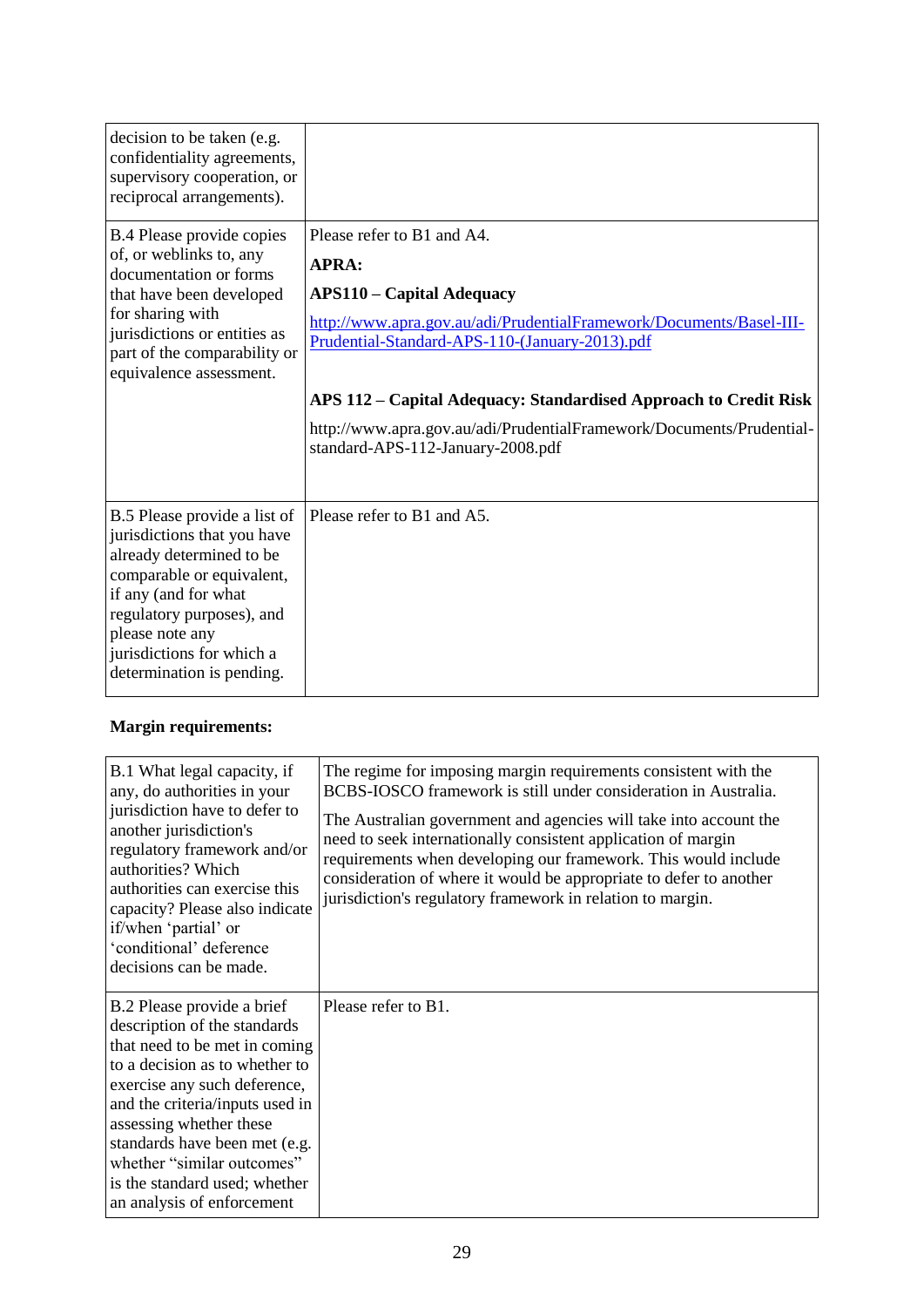| regimes or authority is<br>included as part of the<br>assessment; whether<br>reference is made to<br>implementation of<br>international standards; etc.).                                                                                                                                                                                                                                                                                                                                                                                                                                                              |                     |
|------------------------------------------------------------------------------------------------------------------------------------------------------------------------------------------------------------------------------------------------------------------------------------------------------------------------------------------------------------------------------------------------------------------------------------------------------------------------------------------------------------------------------------------------------------------------------------------------------------------------|---------------------|
| B.3 Please provide a brief<br>description of the process by<br>which a decision to defer to<br>another jurisdiction is taken,<br>including any action that<br>needs to be initiated to begin<br>the process (e.g. an<br>application from a<br>jurisdiction or an entity), the<br>general time frame for<br>coming to a decision, any<br>processes in place for<br>reviewing a decision, and<br>whether any other<br>agreements or conditions<br>need to be met in order for an<br>affirmative decision to be<br>taken (e.g. confidentiality<br>agreements, supervisory<br>cooperation, or reciprocal<br>arrangements). | Please refer to B1. |
| B.4 Please provide copies of,<br>or weblinks to, any<br>documentation or forms that<br>have been developed for<br>sharing with jurisdictions or<br>entities as part of the<br>comparability or equivalence<br>assessment.                                                                                                                                                                                                                                                                                                                                                                                              | Please refer to B1. |
| B.5 Please provide a list of<br>jurisdictions that you have<br>already determined to be<br>comparable or equivalent, if<br>any (and for what regulatory<br>purposes), and please note<br>any jurisdictions for which a<br>determination is pending.                                                                                                                                                                                                                                                                                                                                                                    | Please refer to B1. |

# **Mandatory Trade Execution Requirement**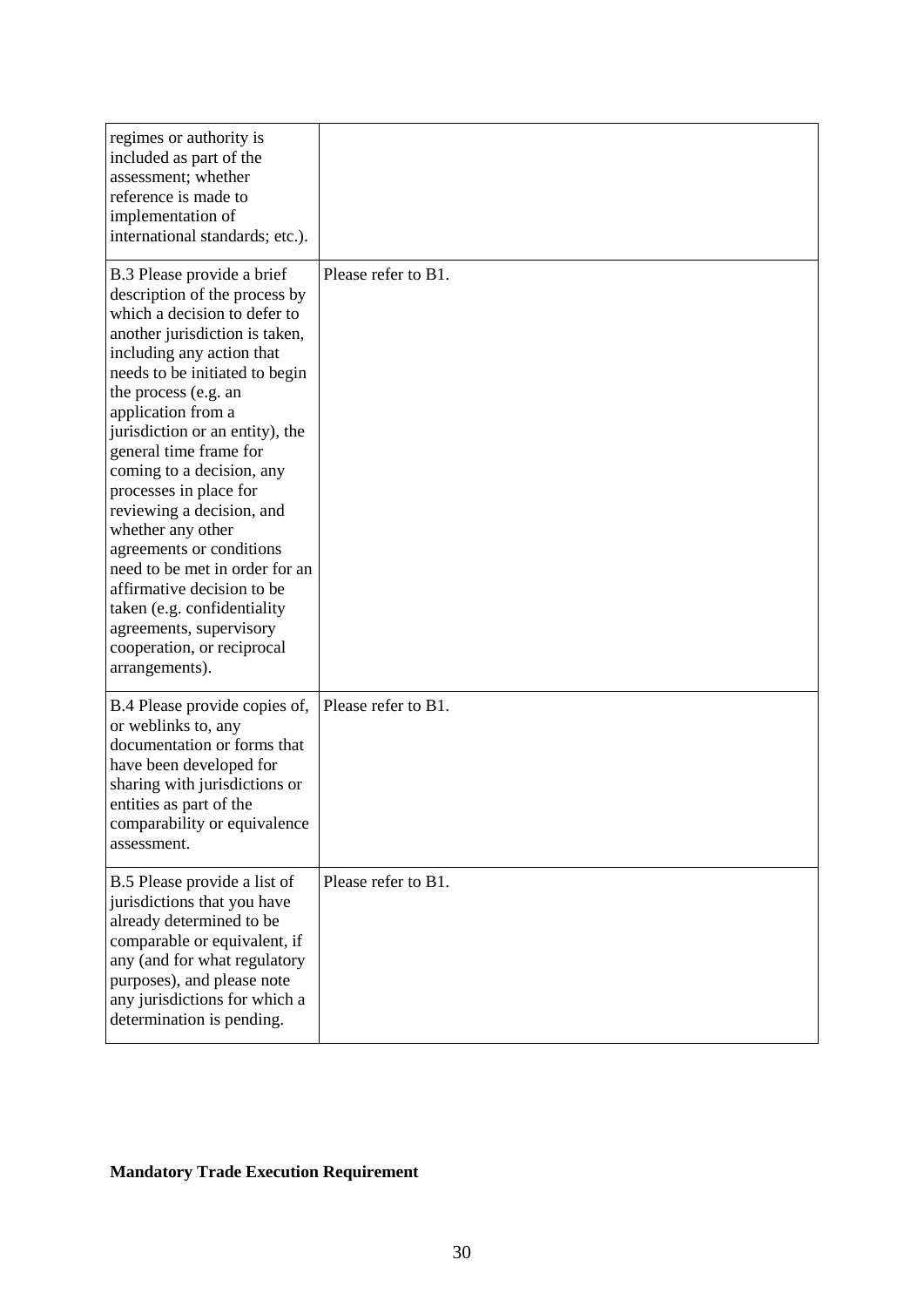| B.1 What legal capacity, if<br>any, do authorities in your<br>jurisdiction have to defer to<br>another jurisdiction's<br>regulatory framework and/or<br>authorities? Which<br>authorities can exercise this<br>capacity? Please also indicate<br>if/when 'partial' or<br>'conditional' deference<br>decisions can be made.                                                                                                                                                                                             | Subsection 901A(1) of the Corporations Act provides that ASIC may<br>make derivative transaction rules dealing with the mandatory platform<br>trading of OTC derivative transactions, once a determination is made<br>by the Minister that certain products may be subject to a platform<br>trading requirement.<br>The regulators are continuing to assess whether a mandatory trade<br>execution requirement should be implemented in Australia in the<br>context of international developments. In their <b>April 2014 report</b> the<br>Australian regulators concluded that it was not yet appropriate to<br>recommend a mandatory platform trading obligation, but that the<br>regulators would nevertheless continue to monitor developments to<br>gauge the implications of overseas regimes for methods of execution<br>and liquidity in the Australian OTC derivatives market, and more<br>generally monitor evolving trends in the utilisation of electronic trading<br>platforms.<br>If and when the Minister makes a determination that certain products<br>should be subject to a mandatory platform trading obligation, then<br>ASIC would likely consult on and make rules to implement a<br>requirement. This consultation would include consideration of the<br>extent to which we defer to another jurisdiction's regulatory framework<br>for mandatory |
|------------------------------------------------------------------------------------------------------------------------------------------------------------------------------------------------------------------------------------------------------------------------------------------------------------------------------------------------------------------------------------------------------------------------------------------------------------------------------------------------------------------------|----------------------------------------------------------------------------------------------------------------------------------------------------------------------------------------------------------------------------------------------------------------------------------------------------------------------------------------------------------------------------------------------------------------------------------------------------------------------------------------------------------------------------------------------------------------------------------------------------------------------------------------------------------------------------------------------------------------------------------------------------------------------------------------------------------------------------------------------------------------------------------------------------------------------------------------------------------------------------------------------------------------------------------------------------------------------------------------------------------------------------------------------------------------------------------------------------------------------------------------------------------------------------------------------------------------------------------------------------------------------------|
| B.2 Please provide a brief<br>description of the standards<br>that need to be met in coming<br>to a decision as to whether to<br>exercise any such deference,<br>and the criteria/inputs used in<br>assessing whether these<br>standards have been met (e.g.<br>whether "similar outcomes"<br>is the standard used; whether<br>an analysis of enforcement<br>regimes or authority is<br>included as part of the<br>assessment; whether<br>reference is made to<br>implementation of<br>international standards; etc.). | See the response to B.1.                                                                                                                                                                                                                                                                                                                                                                                                                                                                                                                                                                                                                                                                                                                                                                                                                                                                                                                                                                                                                                                                                                                                                                                                                                                                                                                                                   |
| B.3 Please provide a brief<br>description of the process by<br>which a decision to defer to<br>another jurisdiction is taken,<br>including any action that<br>needs to be initiated to begin<br>the process (e.g. an<br>application from a<br>jurisdiction or an entity), the<br>general time frame for<br>coming to a decision, any<br>processes in place for                                                                                                                                                         | See the response to B.1.                                                                                                                                                                                                                                                                                                                                                                                                                                                                                                                                                                                                                                                                                                                                                                                                                                                                                                                                                                                                                                                                                                                                                                                                                                                                                                                                                   |